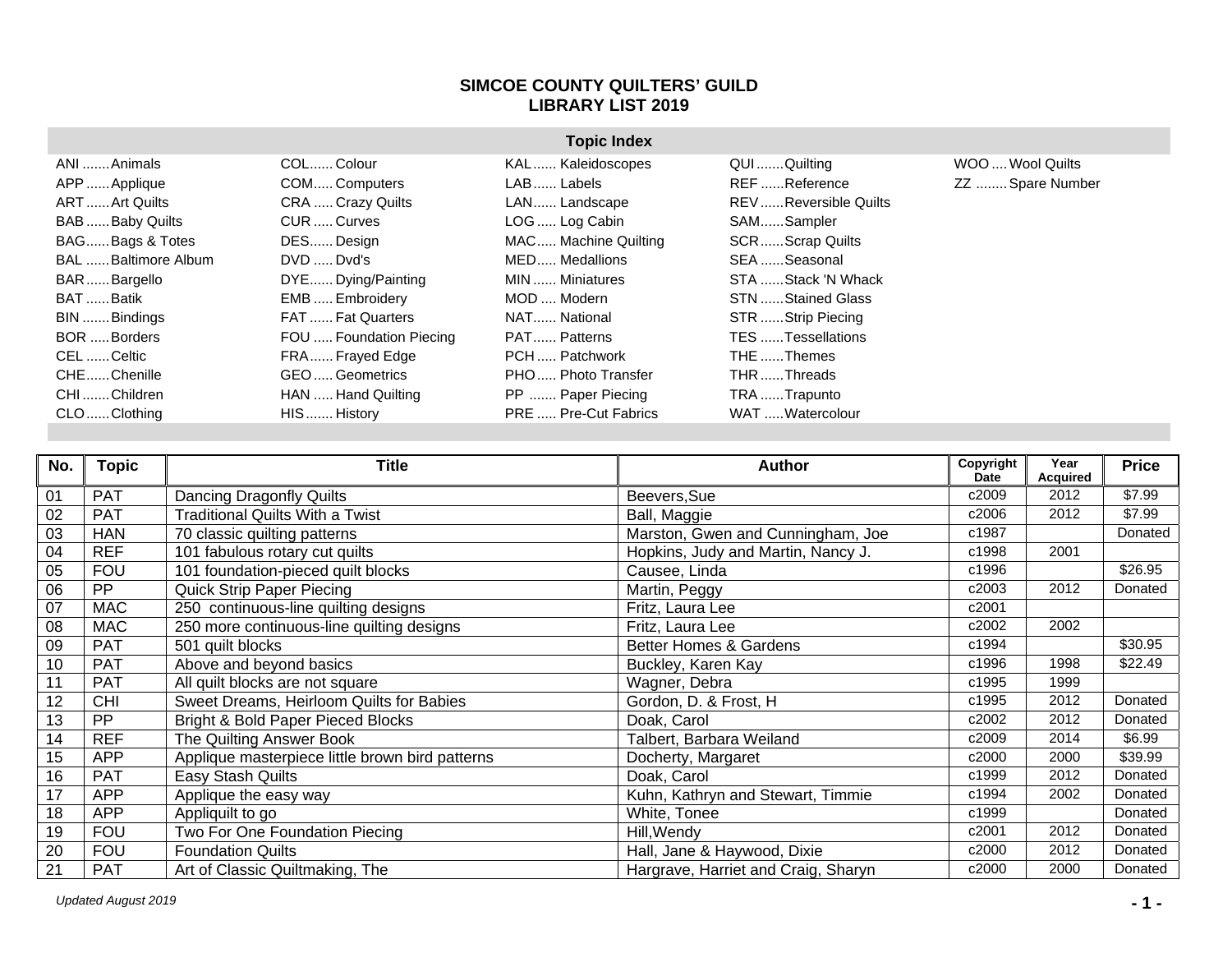| No.             | <b>Topic</b> | <b>Title</b>                                                | <b>Author</b>                      | Copyright<br><b>Date</b> | Year<br><b>Acquired</b> | <b>Price</b>        |
|-----------------|--------------|-------------------------------------------------------------|------------------------------------|--------------------------|-------------------------|---------------------|
| 22              | EMB          | Art of manipulating fabric, The                             | Wolff, Colette                     | c1997                    | 1997                    | $\overline{$44.95}$ |
| 23              | <b>SCR</b>   | Simple Strategies for Block-Swap Quilts                     | Roddy Brown, Lynn                  | c2009                    | 2012                    | \$30.50             |
| 24              | PP           | <b>No-Stress Paper Piecing</b>                              | McCormick, Carolyn                 | c2007                    | 2012                    | \$3.00              |
| 25              | <b>STR</b>   | Jelly Roll Quilt in a Weekend                               | Lintott, Pam and Nicky             | C <sub>2017</sub>        | 2017                    | 16.45               |
| $\overline{26}$ | <b>GEO</b>   | At home with Patrick Lose                                   | Lose, Patrick                      | c1999                    | 1999                    |                     |
| $\overline{27}$ | <b>DES</b>   | Irish Chain Quilts; Contemporary Twists on a Classic Design | Corry, Melissa                     | c2015                    | 2015                    | \$25.13             |
| 28              | HIS          | Passing on the Comfort                                      | Keuning-Tichelaar, An & Kaplanian- | c2005                    | 2014                    | \$10.79             |
|                 |              |                                                             | Butler, Lynn                       |                          |                         |                     |
| 29              | <b>PAT</b>   | Bear's paw, new quilts from an old favorite                 | American Quilter's Society         | c2001                    | 2002                    |                     |
| 30              | <b>APP</b>   | <b>Sewflakes</b>                                            | Wylie, Kathy                       | c2007                    | 2012                    | \$7.00              |
| 31              | <b>PAT</b>   | <b>Stashbuster Quilts</b>                                   | Edwards, Lynne                     | c2006                    | 2012                    | \$6.99              |
| 32              | PAT          | Best of Black Mountain quilts, The                          | Christopherson, Teri               | c2002                    | 2002                    |                     |
| 33              | LOG          | Beyond log cabin                                            | Gadd, Kerry                        | c1999                    | 2000                    | \$34.50             |
| $\overline{34}$ | <b>BOR</b>   | Beyond the blocks                                           | Martin, Nancy J.                   | c2002                    | 2002                    |                     |
| 35              | <b>THE</b>   | <b>Biblical blocks</b>                                      | Makhan, Rosemary                   | c2001                    | 2003                    | \$35.99             |
| 36              | PAT          | Stash with Splash                                           | Casciato, Cindy                    | c2010                    | 2012                    | 7.99                |
| $\overline{37}$ | CUR          | Blockbender quilts                                          | Miller, Margaret J.                | c1995                    |                         | \$40.50             |
| 38              | PAT          | <b>Blockbuster quilts</b>                                   | Miller, Margaret J.                | c1995                    | 1991                    | Donated             |
| 39              | <b>APP</b>   | Blossoms in winter                                          | Eaton, Patti and Mostek, Pamela    | c2002                    | 2002                    |                     |
| 40              | <b>BOR</b>   | Border workbook, The                                        | Kime, Janet                        | c1997                    |                         | Donated             |
| 41              | <b>BOR</b>   | Borders by the square                                       | Barrows, Jodi                      | c1998                    |                         |                     |
| $\overline{42}$ | <b>SAM</b>   | The Splendid Sampler                                        | Sloan, Pat and Davidson Jane       | C2017                    | 2017                    | 19.19               |
| 43              | ANI          | <b>Bowsers &amp; Meowsers</b>                               | Mumm, Debbie                       | c1996                    | 2001                    |                     |
| 44              | <b>PAT</b>   | <b>Quilt Lover's Favorites</b>                              | Better Homes& Gardens              | c2004                    | 2012                    | 9.99                |
| 45              | <b>APP</b>   | Butterflies & blooms                                        | Armstrong, Carol                   | c2002                    | 2002                    |                     |
| 46              | QUI          | <b>Dream Feathers</b>                                       | Holt, Peggy                        | c2012                    | 2012                    | 30.50               |
| 47              | <b>FOU</b>   | Celestial wonders                                           | Schwartz, Liz & Seifert, Stephen   | c1997                    | 2002                    | Donated             |
| 48              | CEL          | Celtic geometric quilts                                     | Remme, Camille                     | c1996                    | 1997                    | \$2798              |
| 49              | <b>APP</b>   | Appliqué Takes Wing                                         | Townswick, Jane                    | c2005                    | 2012                    | Donated             |
| 50              | <b>THE</b>   | <b>Memory Quilts</b>                                        | <b>Better Homes and Gardens</b>    | C2011                    | 2017                    | Donated             |
| 51              | <b>MOD</b>   | New Ways With Jelly Rolls                                   | Lintott, Pam and Nicky             | C2014                    | 2017                    | 22.49               |
| 52              | <b>SCR</b>   | Miss Rosie's Farmhouse Favorites                            | Nelson, Carrie                     | C2017                    | 2017                    | 16.91               |
| 53              | <b>PAT</b>   | Quick Colorful Quilts                                       | Wilkinson, Rosemary                | c2003                    |                         | Donated             |
| 54              | <b>REV</b>   | Learn to Quilt as You Go                                    | <b>Gudrun Erla</b>                 | C <sub>2015</sub>        | 2017                    | 16.45               |
| 55              | ZZ           | $\overline{ZZ}$                                             | $\overline{ZZ}$                    |                          |                         |                     |
| 56              | <b>APP</b>   | Colonial appliqué                                           | Wintle, Sheila                     | c2000                    | 2000                    | \$41.99             |
| 57              | QUI          | Jo's Little Favorites II                                    | Morton, Jo                         | c2017                    | 2017                    | 16.91               |
| $\overline{58}$ | <b>SAM</b>   | Teach yourself Blocks from the Past                         | Henry, Marie                       | C2001                    | 2017                    | Donated             |
| 59              | COL          | Colorplay                                                   | Wolfrom, Joen                      | c2000                    |                         |                     |
| 60              | <b>SCR</b>   | Combing through your scraps                                 | Combs, Karen                       | c2000                    | 2003                    |                     |
| 61              | QUI          | <b>Cotton Way Classics</b>                                  | Olaveson, Bonnie                   | C2017                    | 2017                    | 18.62               |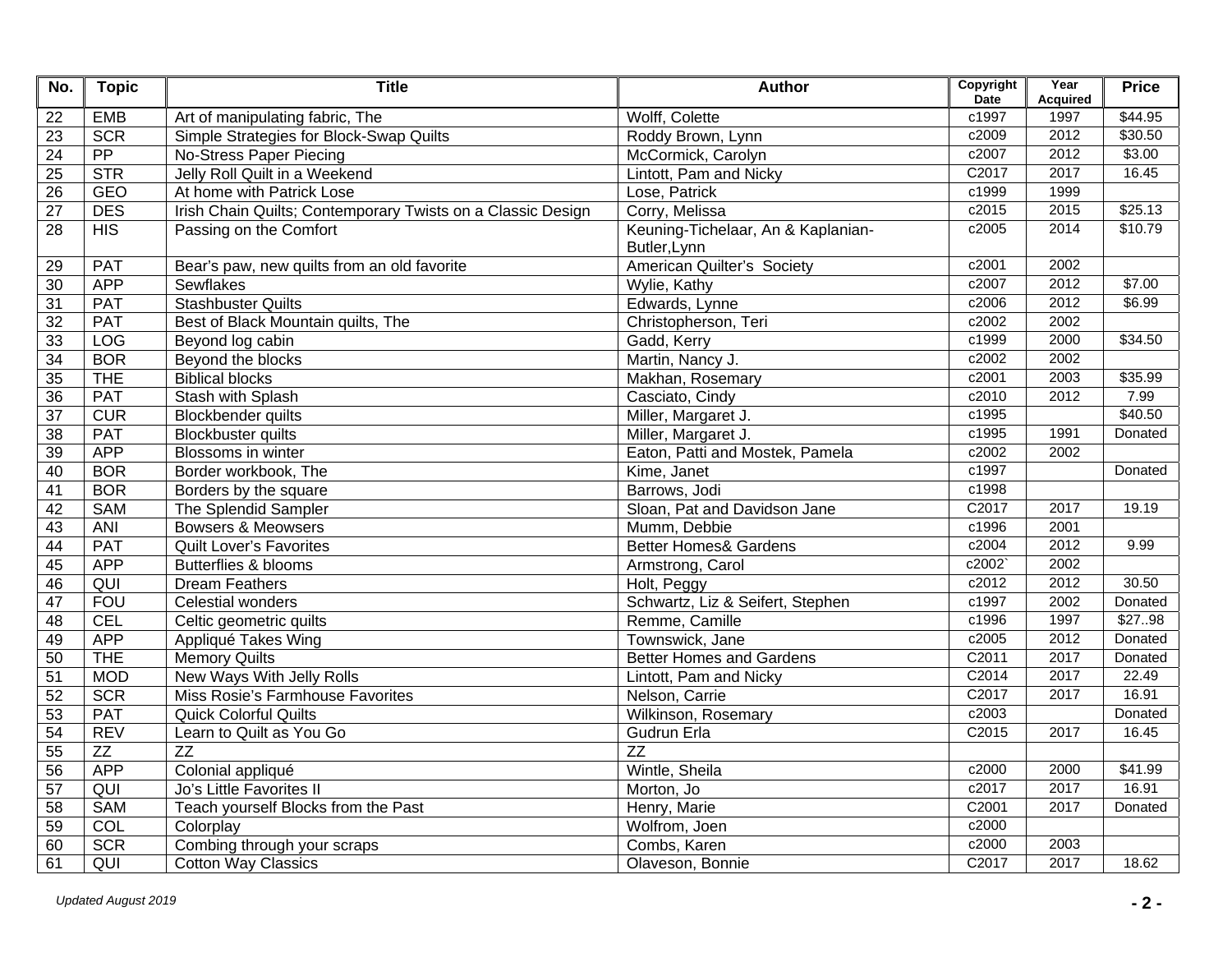| No.             | <b>Topic</b>    | <b>Title</b>                                        | <b>Author</b>                           | Copyright<br><b>Date</b> | Year<br><b>Acquired</b> | <b>Price</b> |
|-----------------|-----------------|-----------------------------------------------------|-----------------------------------------|--------------------------|-------------------------|--------------|
| 62              | <b>SCR</b>      | No Scrap Left Behind                                | Nyberg, Amanda Jean                     | C2017                    | 2017                    | 17.54        |
| 63              | <b>SCR</b>      | <b>Cotton Candy Quilts</b>                          | Mashuta, Mary                           | c2001                    | 2001                    | \$38.40      |
| 64              | <b>PRECUT</b>   | <b>Lucky Charm Quilts</b>                           | Alexander, Lissa                        | C2017                    | 2017                    | 16.93        |
| 65              | <b>REF</b>      | <b>Rotary Magic</b>                                 | Johnson-Srebro, Nancy                   | c1998                    |                         | Donated      |
| 66              | <b>EMB</b>      | Creative machine stitching                          | Nelson, Patricia                        | c2003                    | 2003                    | \$43.99      |
| 67              | STR             | The Big Book of Strip Quilts                        | The Patchwork Place                     | C2017                    | 2017                    | 19.26        |
| 68              | CUR             | Curves in motion                                    | Dales, Judy B.                          | c1998                    | 2000                    | \$44.95      |
| 69              | $\overline{PP}$ | Pineapple Stars, Sparkling Quilts, Perfectly Pieced | Rexroad, Sharon                         | c2005                    | 2014                    | \$6.99       |
| 70              | <b>APP</b>      | Garden Appliqué                                     | Beesley, Terrece & Boerens, Trice       | c1999                    |                         | Donated      |
| $\overline{71}$ | <b>REF</b>      | <b>Quilting School</b>                              | Poe, Ann                                | c1993                    |                         | Donated      |
| $\overline{72}$ | <b>SEA</b>      | Quilting Through the Seasons                        | Rotz, Sharon                            | c2007                    | 2015                    | Donated      |
| $\overline{73}$ | <b>CHE</b>      | New Directions In Chenille                          | Holmberg, Nannette                      | c2000                    |                         | Donated      |
| $\overline{74}$ | <b>BAB</b>      | Special Delivery Quilts #2                          | Lose, Patrick                           | c2011                    | 2014                    | \$7.99       |
| $\overline{75}$ | <b>DYE</b>      | Dyeing to quilt                                     | Moir, Joyce & Myerberg, Cynthia         | c1997                    | 1999                    |              |
| 76              | <b>REF</b>      | <b>All Things Quilting</b>                          | Anderson, Alex                          | c2015                    | 2015                    | \$26.29      |
| $\overline{77}$ | <b>PCH</b>      | <b>Basic Seminole Patchwork</b>                     | Greider Bradkin, Cheryl                 | c1990                    |                         | Donated      |
| $\overline{78}$ | <b>PAT</b>      | Double wedding ring, step-by-step workbook          | Flynn, John                             | c1990                    | 2001                    | Donated      |
| 79              | <b>FAT</b>      | <b>Fast Quilts from Fat Quarters</b>                | Chainey, Barbara                        | c2006                    | 2014                    | \$7.99       |
| 80              | <b>FAT</b>      | <b>Fat Quarters Small Quilts</b>                    | Zimmerman, Darlene                      | c2005                    | 2014                    | Donated      |
| 81              | <b>CLO</b>      | Easy reversible vests                               | Doak, Carol                             | c1995                    | 1997                    | \$26.95      |
| 82              | <b>CRA</b>      | An Encyclopedia of crazy quilt stitches & motifs    | Causee, Linda                           | c1997                    | 2002                    |              |
| 83              | <b>THE</b>      | Everyday angels in extraordinary quilts             | Weidman, Mary Lou                       | c1998                    | 2002                    | Donated      |
| 84              | <b>REF</b>      | Quiltmaking Tips and Techniques                     | Quilter's Newsletter Magazine           | c1994                    |                         | Donated      |
| 85              | <b>TRA</b>      | <b>Exploring Machine Trapunto - New Dimensions</b>  | Walner, Hari                            | c1999                    | 2000                    | \$38.05      |
| 86              | ZZ              | ZZ                                                  | $\overline{ZZ}$                         |                          |                         |              |
| 87              | LAN             | Fabric landscapes by machine                        | Crone, Linda                            | c2000                    | 2001                    |              |
| 88              | <b>REF</b>      | Fabric shopping with Alex Anderson                  | Anderson, Alex                          | c2000                    | 2002                    |              |
| 89              | <b>APP</b>      | Faces & places: images in appliqué                  | Andersen, Charlotte Warr                | c1995                    |                         | \$34.95      |
| 90              | <b>APP</b>      | Fancy appliqué                                      | Sienkiewicz, Elly                       | c1999                    | 2000                    | \$41.99      |
| 91              | CUR             | Spinning Pinwheel Quilts (plus DVD)                 | Moe, Sara                               | c2007                    | 2014                    | Donated      |
| $\overline{92}$ | CHI             | <b>Quilting With The Muppets</b>                    | Sesame Workshop                         | c2000                    |                         | Donated      |
| 93              | CHI             | Debbie Mumm's Project Kids                          | Mumm, Debbie                            | c2000                    |                         | Donated      |
| $\overline{94}$ | <b>EMB</b>      | Favorite Redwork designs                            | Alderman, Betty                         | c1999                    | 2001                    |              |
| 95              | <b>STA</b>      | <b>Stack-N-Whackier Quilts</b>                      | Reynolds, Bethany S                     | c2001                    |                         | Donated      |
| $\overline{96}$ | <b>BAR</b>      | A New Slant on Bargello Quilts                      | Edie, Marge                             | c1998                    | 2014                    | Donated      |
| 97              | LAN             | <b>Beautifully Embellished Landscapes</b>           | Becker, Joyce R.                        | c2006                    | 2015                    | Donated\     |
| $\overline{98}$ | <b>LOG</b>      | Quilt In a Day Log Cabin Pattern                    | Burns, Eleanor                          | c2000                    |                         | Donated      |
| 99              | <b>PCH</b>      | <b>Preserving History</b>                           | Hendrickson, Julie                      | C2016                    | 2017                    | 17.16        |
| 100             | <b>WAT</b>      | <b>Watercolor Impressions</b>                       | Maxiner Margaret, P & Ingram Slusser, D | c1995                    |                         | Donated      |
| 101             | COL             | <b>Color Wash Quilts</b>                            | Amsden, Deirdre                         | c1994                    |                         | Donated      |
| 102             | <b>LAN</b>      | Fractured landscape quilts                          | Masopust, Katie Pasquini                | c1996                    | 1996                    | \$30.95      |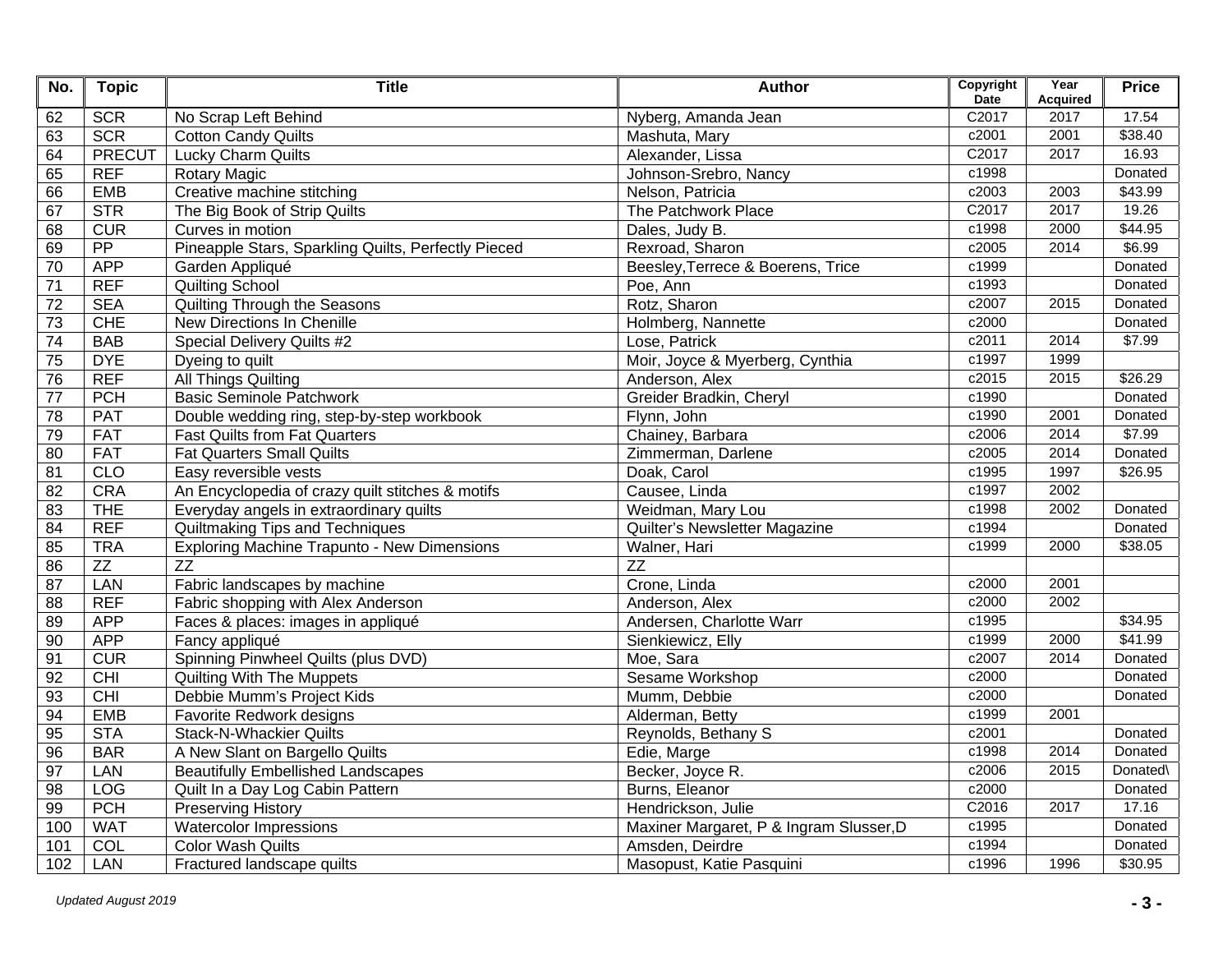| No.              | <b>Topic</b>    | <b>Title</b>                                          | <b>Author</b>                             | Copyright<br><b>Date</b> | Year<br><b>Acquired</b> | <b>Price</b> |
|------------------|-----------------|-------------------------------------------------------|-------------------------------------------|--------------------------|-------------------------|--------------|
| 103              | <b>PAT</b>      | The Quiltroom                                         | Lintott, Pam & Miller, Rosemary           | c2005                    |                         | Donated      |
| 104              | $\overline{PP}$ | <b>Paper Piecing Picnic</b>                           | Ed. Quilter's Newsletter Magazine         | c2001                    | 2014                    | Donated      |
| 105              | <b>BIN</b>      | A Fine Finish                                         | Mazuran, Cody                             | c1996                    |                         | Donated      |
| 106              | Mod             | Quilts Du Jour                                        | Buck, Marney & Guffy, Jill                | c2015                    | 2016                    | \$29.95      |
| 107              | <b>APP</b>      | <b>Cutting Garden Quits</b>                           | Bula. Melinda                             | c2007                    |                         | Donated      |
| 108              | <b>PAT</b>      | Fun with Sunbonnet Sue                                | Boerens, Trice & Beesley, Terrece         | c1999                    | 2002                    | Donated      |
| 109              | <b>PCH</b>      | Patchwork Portfolio                                   | Beyer, Jinny                              | c1989                    |                         | Donated      |
| 110              | PCH             | Glorious patchwork                                    | Fassett, Kaffe                            | c1997                    | 1997                    | \$42.75      |
| 111              | <b>BOR</b>      | The Quilter's Album of Blocks and Borders copy #2     | Beyer, Jinny                              | c1986                    |                         | Donated      |
| 112              | <b>MAC</b>      | <b>Foolproof Machine Quilting</b>                     | Mashuta, Mary                             | c2008                    | 2014                    | \$16.46      |
| 113              | <b>MAC</b>      | Heirloom machine quilting. 3d ed.                     | Hargrave, Harriet                         | c1995                    | 2000                    | \$51.14      |
| 114              | <b>PAT</b>      | In Love With Quilts                                   | Leisure Arts Inc.                         | c1993                    |                         | Donated      |
| 115              | HIS             | Hidden in plain view                                  | Tobin, Jacqueline L. & Dobard, Raymond G. | c1999                    |                         | Donated      |
| 116              | PCH             | Passionate Patchwork                                  | Fassett, Kaffe                            | c2001                    |                         | Donated      |
| 117              | <b>PAT</b>      | Best of 4 Blocks and More                             | Carlson, Linda Giesler                    | c2003                    | 2013                    | Donated      |
| 118              | <b>REF</b>      | Complete idiot's guide to quilting, The               | Ehrlich, Laura                            | c1998                    |                         |              |
| 119              | <b>BOR</b>      | Blended Borders: Quilts with a Creative Edge          | Mostek, Pamela                            | c2009                    | 2014                    | Donated      |
| 120              | <b>DES</b>      | Impressionist palette                                 | Perry, Gai                                | c1997                    | 1999                    |              |
| 121              | <b>THE</b>      | Tis the Season                                        | Large, Jeanne & Wicks, Shelley            | c2010                    | 2012                    | \$28.24      |
| 122              | <b>GEO</b>      | Squares and Triangles, 13 Fun Patterns For Innovating | Campbell, Elsie                           | c2011                    | 2015                    | \$24.87      |
| 123              | CLO             | Jacket Jazz Encore                                    | Murrah, Judy                              | c1994                    |                         | \$32.75      |
| 124              | <b>APP</b>      | The Modern Applique Workbook                          | Dick, Jenifer                             | c2013                    | 2014                    | \$19.76      |
| 125              | <b>NAT</b>      | Japanese inspirations                                 | Haigh, Janet                              | c2000                    | 2002                    |              |
| 126              | <b>PAT</b>      | <b>Feathered Star Quits</b>                           | McCloskey, Marsha                         | c1987                    |                         | Donated      |
| 127              | <b>DES</b>      | Leslie Linsley's New Weekend Quilts                   | Linsley, Leslie                           | c2006                    | 2015                    | Donated      |
| 128              | <b>KAL</b>      | Kaleidoscopes & quilts                                | Nadelstern, Paula                         | c1996                    | 1997                    | \$35.50      |
| 129              | <b>REF</b>      | <b>Fantastic Fabric Folding</b>                       | Wat, Rebecca                              | c2000                    |                         | Donated      |
| 130              | QUI             | Lap quilting lives                                    | Bonesteel, Georgia                        | c1999                    | 2000                    | \$40.95      |
| 131              | <b>APP</b>      | Critters Dancing In The Moonlight                     | Hohag, Linda                              | c2002                    |                         | Donated      |
| 132              | <b>LOG</b>      | Log Cabin Quilts With attitude                        | Rotz, Sharon                              | c2006                    |                         | Donated      |
| 133              | STR             | A New Twist on Strips 'N Curves copy 2                | Smith, Louisa L.                          | c2007                    | 2014                    | Donated      |
| 134              | <b>APP</b>      | Angle Antic                                           | Hickey, Mary                              | c1991                    |                         | Donated      |
| 135              | ZZ              | ZZ                                                    | $\overline{ZZ}$                           |                          |                         |              |
| 136              | <b>PRE</b>      | Charm School                                          | Goertzen, Vanessa                         | C2017                    | 2017                    | 17.64        |
| 137              | <b>CRA</b>      | Magic of crazy quilting, The                          | Michler, J. Marsha                        | c1998                    | 1999                    |              |
| 138              | <b>STA</b>      | Magic Stack-n-whack quilts                            | Reynolds, Bethany S.                      | c1998                    |                         |              |
| 139              | <b>DES</b>      | New York Beauties and Flying Geese                    | Hentch, Carl                              | C2017                    | 2017                    | 19.00        |
| 140              | <b>NAT</b>      | Asian Elegance                                        | Pippen, Kitty & Sylvia                    | c2003                    |                         | Donated      |
| 141              | <b>PAT</b>      | Mariner's compass: an American quilt classic          | Mathieson, Judy                           | c1987                    |                         |              |
| $\overline{142}$ | PR              | All Points Patchwork                                  | Gilleland, Dianne                         | C2015                    | 2017                    | 12.87        |
| 143              | <b>APP</b>      | Mastering machine appliqué. 2d ed.                    | Hargrave, Harriet                         | c2001                    | 2002                    |              |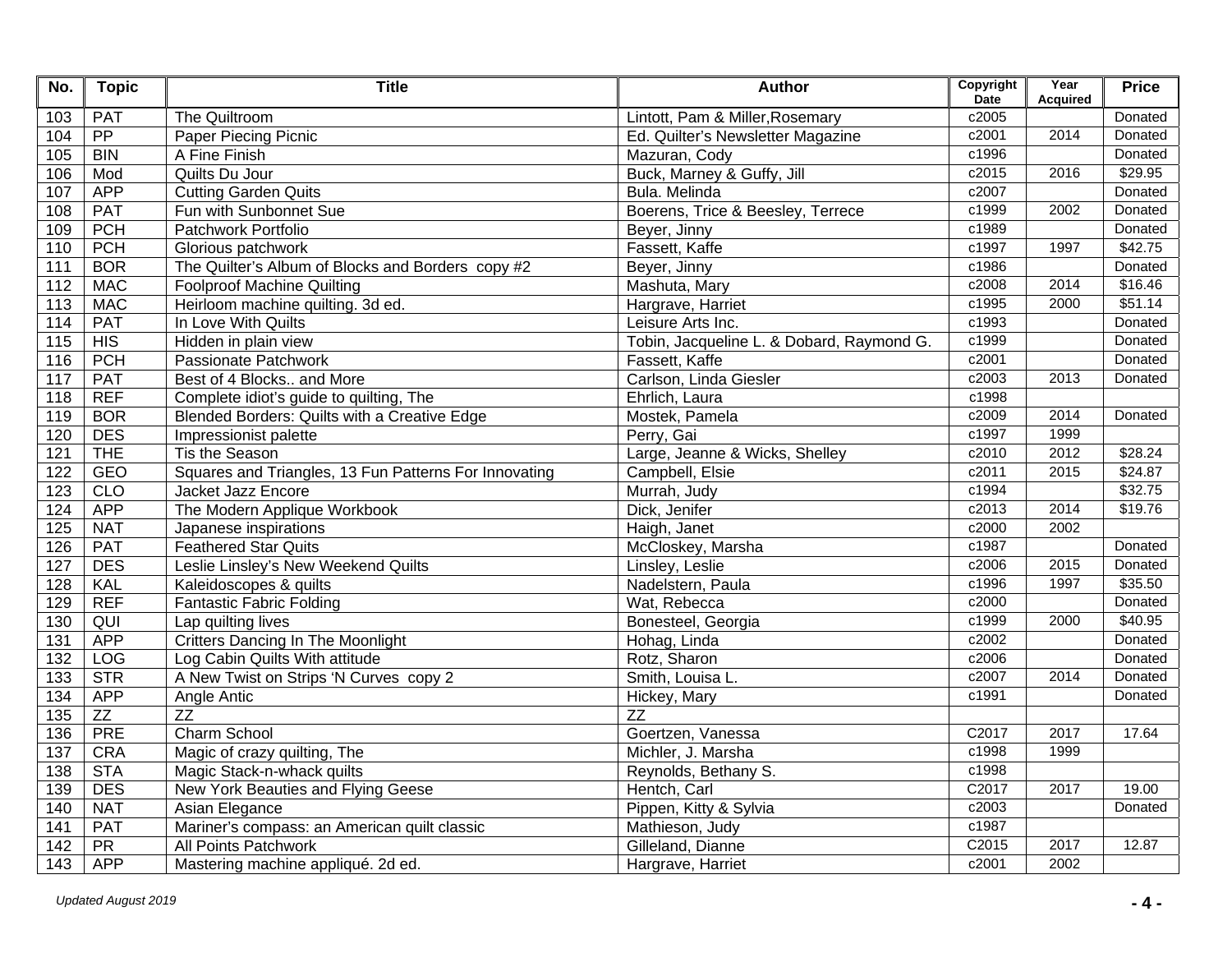| No.              | <b>Topic</b>    | <b>Title</b>                                             | <b>Author</b>                 | Copyright<br><b>Date</b> | Year<br><b>Acquired</b> | <b>Price</b> |
|------------------|-----------------|----------------------------------------------------------|-------------------------------|--------------------------|-------------------------|--------------|
| 144              | $\overline{Q}$  | Mastering quilt marking. Cop.1                           | Cory, Pepper                  | c1999                    | 2000                    | \$22.95      |
| 145              | <b>PAT</b>      | Twist N' Turn. Copy 2                                    | Craig, Sharyn Squier          | c1996                    | 2013                    | Donated      |
| 146              | <b>MOD</b>      | The Modern Quilts Sourcebook copy 2                      | Ringle, Weeks & Kerr, Bill    | c2005                    | 2014                    | Donated      |
| 147              | <b>BAL</b>      | Miniature Baltimore album quilts                         | Buechel, Jenifer              | c1997                    | 1997                    | Donated      |
| 148              | <b>MIN</b>      | Miniature quilts - connecting new & old worlds           | Gravatt, Tina M.              | c1996                    | 1997                    | \$18.50      |
| 149              | <b>APP</b>      | Blooms & Baskets, Gems of Summer                         | Senuta, Emily G.              | c1998                    | 2013                    | Donated      |
| 150              | ZZ              | $\overline{ZZ}$                                          | $\overline{ZZ}$               |                          |                         |              |
| 151              | <b>ART</b>      | The Quilt As Art Rags to Riches                          | Swim, Laurie                  | c2007                    | 2014                    | Donated      |
| 152              | <b>PAT</b>      | Folded Fabric, squares & more                            | Mori, Joyce                   | c2003                    | 2013                    | Donated      |
| 153              | <b>DES</b>      | Nature of design, The                                    | Colvin, Joan                  | c1996                    | 2000                    | \$4495       |
| 154              | PCH             | Necktie sampler blocks                                   | Elwin, Janet B.               | c1996                    | 2002                    | Donated      |
| 155              | <b>PAT</b>      | New twist on triangles, A                                | Suit, Mary Sue                | c1999                    | 2002                    |              |
| 156              | <b>SCR</b>      | <b>Nickel Quilts</b>                                     | Speth, Pat and Thode, Charlen | C2002                    |                         | Donated      |
| 157              | <b>MOD</b>      | Material Obsession; Modern Quilts with Traditional Roots | Doughty, K. & Fielke, S.      | c2009                    | 2013                    | Donated      |
| 158              | HIS             | Ontario's heritage quilts                                | Walker, Marilyn I.            | c1992                    | 1993                    | Donated      |
| 159              | COL             | Optical illusions for quilters                           | Combs, Karen                  | c1997                    | 2003                    | \$38.40      |
| 160              | $\overline{PP}$ | Paper pieced little landscapes                           | Liby, Shirley                 | c1995                    | 1997                    | \$23.90      |
| 161              | <b>BAG</b>      | Fast - Folded Flower Quilts & Bags                       | Farson, Laura                 | c2004                    | 2013                    | Donated      |
| 162              | <b>PRE</b>      | <b>Pre-Cut Combo Quilts</b>                              | Greenway, Debra Fehr          | c2012                    | 2014                    | \$16.29      |
| 163              | <b>PCH</b>      | Patchwork and Quilting book, No. 1                       | Fassett, Kaffe                | c1999                    | 1999                    |              |
| 164              | <b>REF</b>      | <b>Rotary Cutting Revolution</b>                         | Soloman, Anita Grossman       | c2010                    | 2014                    | \$20.65      |
| 165              | ZZ              | ZZ                                                       | ZZ                            |                          |                         |              |
| 166              | ZZ              | ZZ                                                       | ZZ                            |                          |                         |              |
| 167              | ZZ              | ZZ                                                       | $\overline{ZZ}$               |                          |                         |              |
| 168              | ZZ              | ZZ                                                       | ZZ                            |                          |                         |              |
| 169              | $Z\overline{Z}$ | $\overline{ZZ}$                                          | $\overline{ZZ}$               |                          |                         |              |
| 170              | $\overline{PP}$ | Pieced flowers                                           | McDowell, Ruth B.             | c2000                    |                         |              |
| 171              | <b>ART</b>      | <b>Snippet Sensations</b>                                | Walter, Cindy                 | c1996                    |                         | Donated      |
| $\overline{172}$ | $\overline{PP}$ | Piecing: expanding the basics                            | McDowell, Ruth B.             | c1998                    | 1999                    |              |
| 173              | <b>WAT</b>      | Watercolor                                               | Tinling, Bonny                | c1999                    |                         | Donated      |
| 174              | CHI             | Play quilts, creative activity quilts for kids           | Addison, Kristin Kolstad      | c2001                    | 2001                    |              |
| $\overline{175}$ | <b>FAT</b>      | Fast Quilts from Fat Quarters (copy 2)                   | Chainey, Barbara              | c2006                    | 2014                    | Donated      |
| 176              | <b>DYE</b>      | The Complete Guide to Natural Dyeing                     | Lambert, Eva & Kendall, Tracy | c2010                    | 2014                    | \$12.00      |
| 177              | <b>WAT</b>      | More Quick Watercolor Quilts                             | Pappas, Dina                  | c2001                    | 2014                    | donated      |
| 178              | <b>SEA</b>      | <b>Quilt A Gift for Christmas</b>                        | Gaudet, Barri Sue             | c2012                    | 2015                    | \$7.99       |
| 179              | <b>PCH</b>      | Quilt it!                                                | Chainey, Barbara              | c1999                    | 1999                    |              |
| 180              | CHI             | Quilt it for kids                                        | Pam Bono Designs              | c2000                    | 2001                    | \$48.45      |
| 181              | <b>REF</b>      | The Quilter's Block Bible                                | Eddy, Celia                   | c2003                    | 2014                    | Donated      |
| 182              | LAN             | Quilted landscapes - machine embellished fabric images   | Blalock, Joan                 | c1996                    |                         | Donated      |
| 183              | LAN             | Quilted sea tapestries                                   | Eckley, Ginny                 | c1995                    |                         | \$33.95      |
| 184              | QUI             | Quilting back to front                                   | Scouler, Larraine             | c2001                    | 2001                    |              |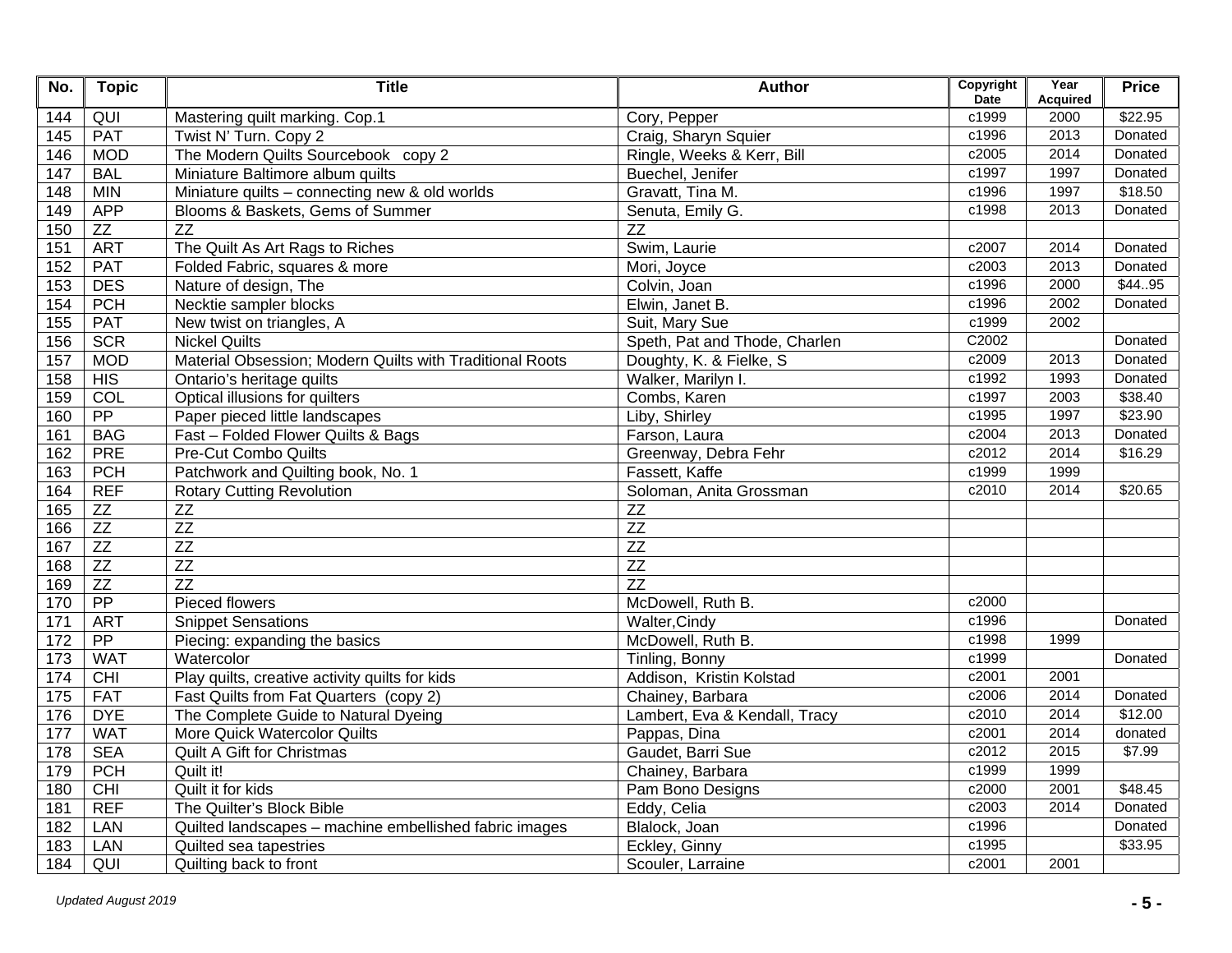| No.              | <b>Topic</b> | <b>Title</b>                                                              | <b>Author</b>                             | Copyright<br><b>Date</b> | Year<br><b>Acquired</b> | <b>Price</b>  |
|------------------|--------------|---------------------------------------------------------------------------|-------------------------------------------|--------------------------|-------------------------|---------------|
| 185              | COL          | Black and White Quilts by Design                                          | Cross, Kay M. Capps                       | c2006                    | 2014                    | \$12.00       |
| 186              | QUI          | Quilting for people who still don't have time                             | Mitchell, Marti                           | c1998                    |                         |               |
| 187              | QUI          | Quilting in the big stitch style                                          | Lauder, Billie                            | c2002                    | 2003                    | \$25.00       |
| 188              | <b>REF</b>   | Quilting made easy                                                        | Davis, Jodie & Schiffer, Linda Hampton    | c1998                    | 1999                    |               |
| 189              | ZZ           | $\overline{ZZ}$                                                           | $\overline{ZZ}$                           |                          |                         |               |
| 190              | <b>EMB</b>   | Free-Form Embroidery; transforming traditional stitches into<br>fiber art | Montano, Judith Baker                     | c2012                    | 2014                    | \$29.95       |
| 191              | ZZ           | <b>ZZ</b>                                                                 | <b>ZZ</b>                                 |                          |                         |               |
| 192              | <b>APP</b>   | Quiltmaker's guide to fine machine appliqué                               | Menaugh, Karla & Ralston, Cherie          | c2002                    | 2003                    | \$34.99       |
| 193              | HIS          | Quilts & other bed coverings Canadian tradition                           | McKendry, Ruth                            | c1979                    |                         | Donated       |
| 194              | <b>THE</b>   | Quilts for guys                                                           | Rymer, Cyndy Lyle, ed.                    | c2001                    | 2001                    |               |
| 195              | <b>MOD</b>   | Quilting Modern: Techniques & Projects for Improvisational<br>Quilts      | Gering, Jacquie                           | c2012                    | 2015                    | \$19.37       |
| 196              | <b>NAT</b>   | Quilts from the Civil War                                                 | Brackman, Barbara                         | c1997                    | 2003                    | \$48.00       |
| 197              | QUI          | Simple Home                                                               | Burnett, L., Eisenach, K., & Kendrick, S. | c2011                    | 2014                    | \$12.00       |
| 198              | <b>NAT</b>   | Quilts on safari                                                          | Williamson, Jenny & Parker, Pat           | c1998                    | 2001                    |               |
| 199              | <b>PAT</b>   | Quilts, quilts & more quilts!                                             | McClun, Diana & Nownes, Laura             | c1993                    | 1998                    | \$34.50       |
| 200              | <b>PAT</b>   | Quilts! Quilts!! Quilts!!! 2d ed.                                         | McClun, Diana & Nownes, Laura             | c1997                    | 1998                    | \$34.95       |
| 201              | PAT          | Quiltworks across Canada: 11 contemporary workshops                       | Hunt, Gail P.                             | c1996                    | 1997                    | \$62.04       |
| 202              | PAT          | Quilts from textured solids                                               | Schaefer, Kim                             | c2011                    | 2014                    | \$13.50       |
| 203              | <b>CUV</b>   | <b>Circle Quilts</b>                                                      | Granger, Colleen                          | c2011                    | 2014                    | \$13.50       |
| 204              | <b>APP</b>   | Replique quilts; appliqué designs from favorite photos                    | Kirsch, Chris Lynn                        | c2001                    | 2001                    |               |
| 205              | <b>REV</b>   | Reversible quilts                                                         | Pederson, Sharon                          | c2002                    | 2003                    | \$47.29       |
| 206              | <b>THR</b>   | Stupendous Stitching; how to make fun and fabulous fiber art              | Waugh, Carol Ann                          | c2012                    | 2014                    | \$29.95       |
| 207              | <b>EMB</b>   | Romancing ribbons into flowers                                            | Sienkiewicz, Elly                         | c1996                    |                         |               |
| $\overline{208}$ | <b>APP</b>   | Rose sampler supreme                                                      | Makhan, Rosemary                          | c1999                    | 2000                    | \$34.50       |
| 209              | <b>NAT</b>   | A Trip Around the World                                                   | Lawther, Gail                             | c2000                    | 2015                    | Donated       |
| 210              | <b>STA</b>   | New Cuts for New Quilts; more ways to stack the deck                      | Alexander, Karla                          | c2006                    | 2014                    | \$12.00       |
| 211              | <b>NAT</b>   | Sashiko and beyond                                                        | Takano, Saikoh                            | c1993                    |                         | \$32.95       |
| 212              | PCH          | <b>Big-Block Quilts by Magic</b>                                          | Johnson-Srebro                            | c2006                    | 2014                    | Donated       |
| 213              | <b>SCR</b>   | Scrap quilts, the art of making do                                        | Horton, Roberta                           | c1998                    | 2000                    | \$43.95       |
| 214              | <b>THE</b>   | Creating scrapbook quilts                                                 | Simms, Ami                                | c1993                    |                         | \$23.95       |
| 215              | <b>PAT</b>   | Flip Your Way to Fabulous Quilts                                          | Thomas, Donna Lynn                        | c2011                    | 2015                    | \$7.99        |
| 216              | <b>PAT</b>   | Quilt a Gift                                                              | Gaudet, Barri Sue                         | c2010                    | 2014                    | \$7.99        |
| 217              | <b>MOD</b>   | Stash with a Splash                                                       | Casciato, Cindy                           | c2010                    |                         | Donated       |
| 218              | PCH          | Slice 'Em and Dice 'Em Quilts (copy 1)                                    | Daniel, Nancy Brenan                      | c2004                    | 2014                    | \$24.98<br>US |
| 219              | <b>CEL</b>   | Sew easy Celtic                                                           | Madden, Angela                            | c1999                    | 2000                    |               |
| 220              | COL          | Shadow quilts. Cop.1                                                      | Magaret, P. Maixner & Slusser, D. Ingram  | c2000                    | 2000                    | \$33.99       |
| 221              | <b>PAC</b>   | Slice 'Em and Dice 'Em Quilts (copy 2)                                    | Daniel, Nancy Brenan                      | c2004                    | 2014                    | \$21.38       |
| $\overline{222}$ | <b>PAT</b>   | Simply stars: quilts that sparkle                                         | Anderson, Alex                            | c1996                    | 2000                    | \$31.95       |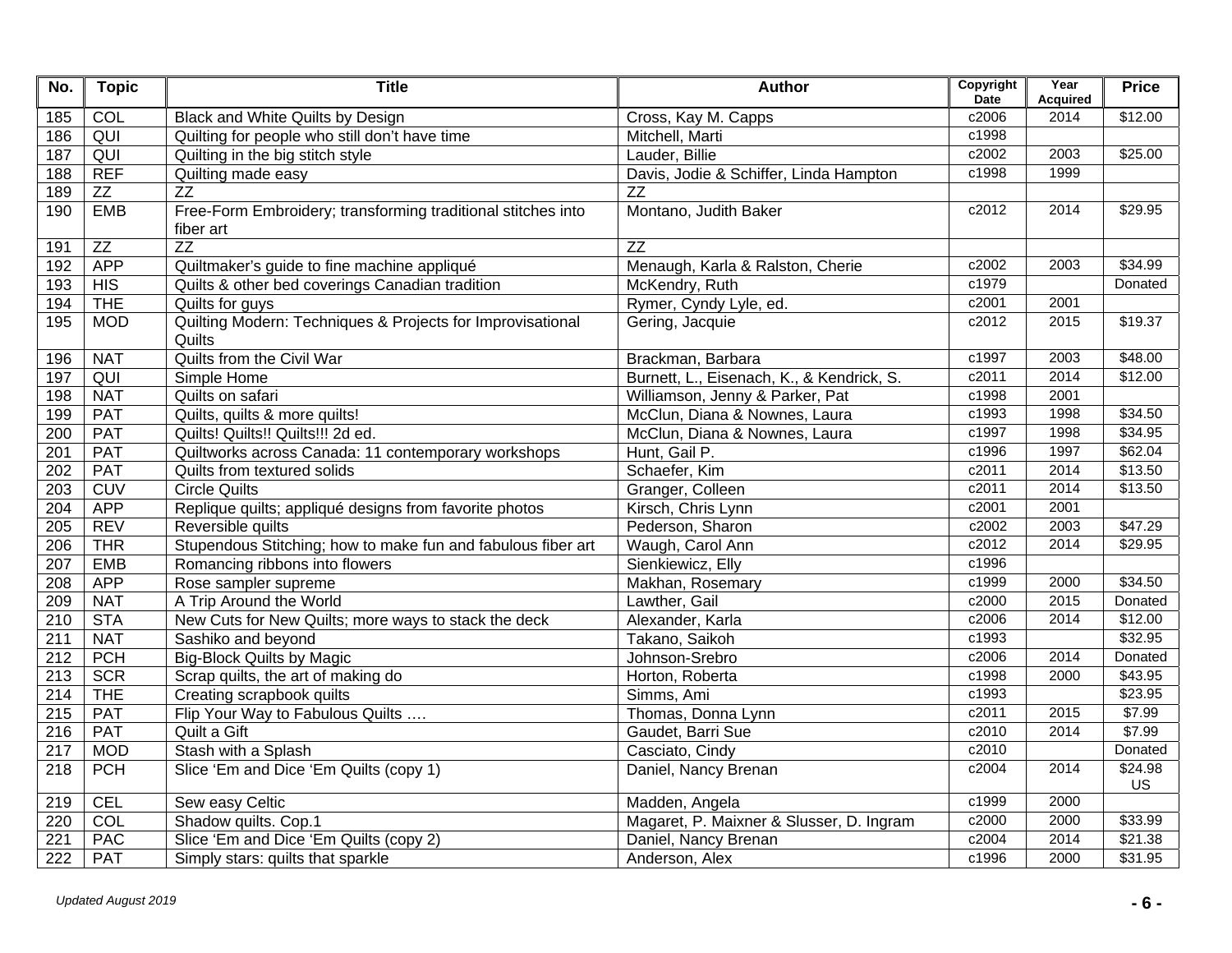| No. | <b>Topic</b>    | <b>Title</b>                                           | <b>Author</b>                             | Copyright<br><b>Date</b> | Year<br><b>Acquired</b> | <b>Price</b> |
|-----|-----------------|--------------------------------------------------------|-------------------------------------------|--------------------------|-------------------------|--------------|
| 223 | <b>DYE</b>      | Skydyes: a visual guide to fabric painting             | Lawlor, Mickey                            | c1999                    | 1999                    |              |
| 224 | <b>MIN</b>      | Small scale quiltmaking                                | Collins, Sally                            | c1996                    | 1996                    | \$33.70      |
| 225 | $\overline{PP}$ | Piecing Tips & Tricks                                  | C&T Publishing Inc.                       | 2006                     | 2014                    | \$6.99       |
| 226 | <b>REF</b>      | Quilter's Academy; Vol 4 - Senior Year                 | Hargrave, H. Hargrave, C                  | c2012                    | 2016                    | \$8.39       |
| 227 | <b>SCR</b>      | Twice as Nice; Quilts with Scrap-Saving Bonus Projects | Carr. Kari M.                             | c2012                    | 2016                    | \$7.99       |
| 228 | PP              | Playful Little Paper-Pieced Projects                   | Bruecher, Tacha                           | c2013                    | 2014                    | \$20.03      |
| 229 | <b>APP</b>      | Spirit of the Northwoods                               | Field, Debbie                             | c2001                    | 2003                    | \$36.99      |
| 230 | <b>CRA</b>      | Stack the deck! Crazy quilts in 4 easy steps           | Alexander, Karla                          | c2002                    | 2002                    |              |
| 231 | <b>PAT</b>      | <b>Star Quilts</b>                                     | Knapp, Mary                               | c2012                    | 2015                    | \$7.99       |
| 232 | <b>BOR</b>      | <b>Perfect-Fit Pieced Borders</b>                      | Sinclair Snyder, Sheila                   | c2011                    | 2014                    | \$6.99       |
| 233 | <b>PAT</b>      | Stars a la carte                                       | Reynolds, Bethany S.                      | c2000                    | 2001                    | \$29.98      |
| 234 | <b>BAG</b>      | Quilted Bags with Style                                | Kharade, Ellen                            | c2005                    | 2014                    | \$6.99       |
| 235 | <b>FAT</b>      | <b>Fat Quarter Frenzy</b>                              | Purney-Mark, S. & Greig, Daphne           | c2005                    | 2015                    | Donated      |
| 236 | <b>STR</b>      | Strips that sizzle                                     | Miller, Margaret J.                       | c1992                    |                         | \$32.95      |
| 237 | <b>DES</b>      | Magnificent Spiral Mandala Quilts                      | Merrill, RaNae                            | c2012                    | 2015                    | \$8.99       |
| 238 | <b>DES</b>      | Magnificent Spiral Mandala Quilts (copy 2)             | Merrill, RaNae                            | c2010                    | 2015                    | Donated      |
| 239 | <b>BOR</b>      | Painless borders                                       | Schneider, Sally                          | c1992                    |                         |              |
| 240 | <b>TES</b>      | <b>Tessellations</b>                                   | Robinson, Jackie                          | c1992                    | 1994                    | Donated      |
| 241 | <b>EMB</b>      | Creating texture with textiles                         | McGehee, Linda F.                         | $\overline{c1998}$       |                         |              |
| 242 | <b>SEA</b>      | A Thimbleberries housewarming                          | Jensen, Lynette                           | c2000                    | 2002                    |              |
| 243 | <b>APP</b>      | Basic Quilting Techniques for Machine Applique         | Noble, Maurine                            | c1998                    | 2015                    | Donated      |
| 244 | <b>REF</b>      | Quilting in Sections (CD)                              | Schellingerhoud, Martha                   | c2014                    | 2016                    | \$20.00      |
| 245 | <b>TRA</b>      | Trapunto by machine                                    | Walner, Hari                              | c1996                    | 1996                    | Donated      |
| 246 | <b>PAT</b>      | Twist 'n turn                                          | Craig, Sharyn Squier                      | c1996                    | 1997                    | \$16.50      |
| 247 | <b>THE</b>      | <b>Country Quilts for Friends</b>                      | Peters, Margaret & Sutton, Anne           | c2004                    | 2014                    | \$4.99       |
| 248 | <b>WAT</b>      | Watercolor quilts Copy #2                              | Magaret, Pat Maixner & Slusser, D. Ingram | c1993                    | 1994                    | Donated      |
| 249 | CUV             | <b>Curves Ahead</b>                                    | Nelsen, Susan & Manwaring, Loraine        | c2011                    |                         |              |
| 250 | <b>APP</b>      | Wild birds: designs for appliqué & quilting            | Armstrong, Carol                          | c1999                    | 2000                    | \$35.95      |
| 251 | <b>SCR</b>      | <b>Scrap-Basket Surprises</b>                          | Brackett, Kim                             | c2009                    | 2015                    | Donated      |
| 252 | <b>APP</b>      | <b>Wildflowers</b>                                     | Armstrong, Carol                          | c1998                    | 1999                    |              |
| 253 | <b>THE</b>      | Quilting the Garden                                    | Adams, B., Allen, A. & Creamer, R.        | c2004                    | 2015                    | Donated      |
| 254 | <b>MIN</b>      | The Complete Miniature Quilt Book                      | <b>Travis, Dinah</b>                      | c1998                    | 2015                    | Donated      |
| 255 | <b>PAT</b>      | Quilting with Carol Armstrong                          | Armstrong, Carol                          | c2001                    | 2015                    | \$6.49       |
| 256 | <b>WOO</b>      | Wow! Wool-on-Wool Folk Art Quilts                      | Brandt, Janet Carija                      | c1995                    |                         | \$31.99      |
| 257 | COL             | Quilting and colour made easy                          | McKelvey, Susan & Wickell, Janet          | c2002                    | 2003                    | \$33.95      |
| 258 | <b>FOU</b>      | <b>Radiant New York beauties</b>                       | Well, Valori                              | c2003                    | 2003                    | \$42.99      |
| 259 | COL             | Color harmony for quilts                               | Ringle, Week & Kerr, Bill                 | c2002                    | 2003                    | \$39.95      |
| 260 | <b>BIN</b>      | <b>Happy endings</b>                                   | Dietrich, Mimi                            | c2003                    | 2003                    | \$29.95      |
| 261 | <b>APP</b>      | Appliquilt in the cabin                                | White, Tonee                              | c2002                    |                         | \$35.99      |
| 262 | $\overline{PP}$ | Split-diamond dazzlers; quilts to paper-piece          | Johnston, Pauline                         | c2003                    | 2003                    | \$35.95      |
| 263 | <b>NAT</b>      | <b>Bright quilts from Down Under</b>                   | Australian Patchwork Quilting magazine    | c2002                    | 2003                    | \$38.95      |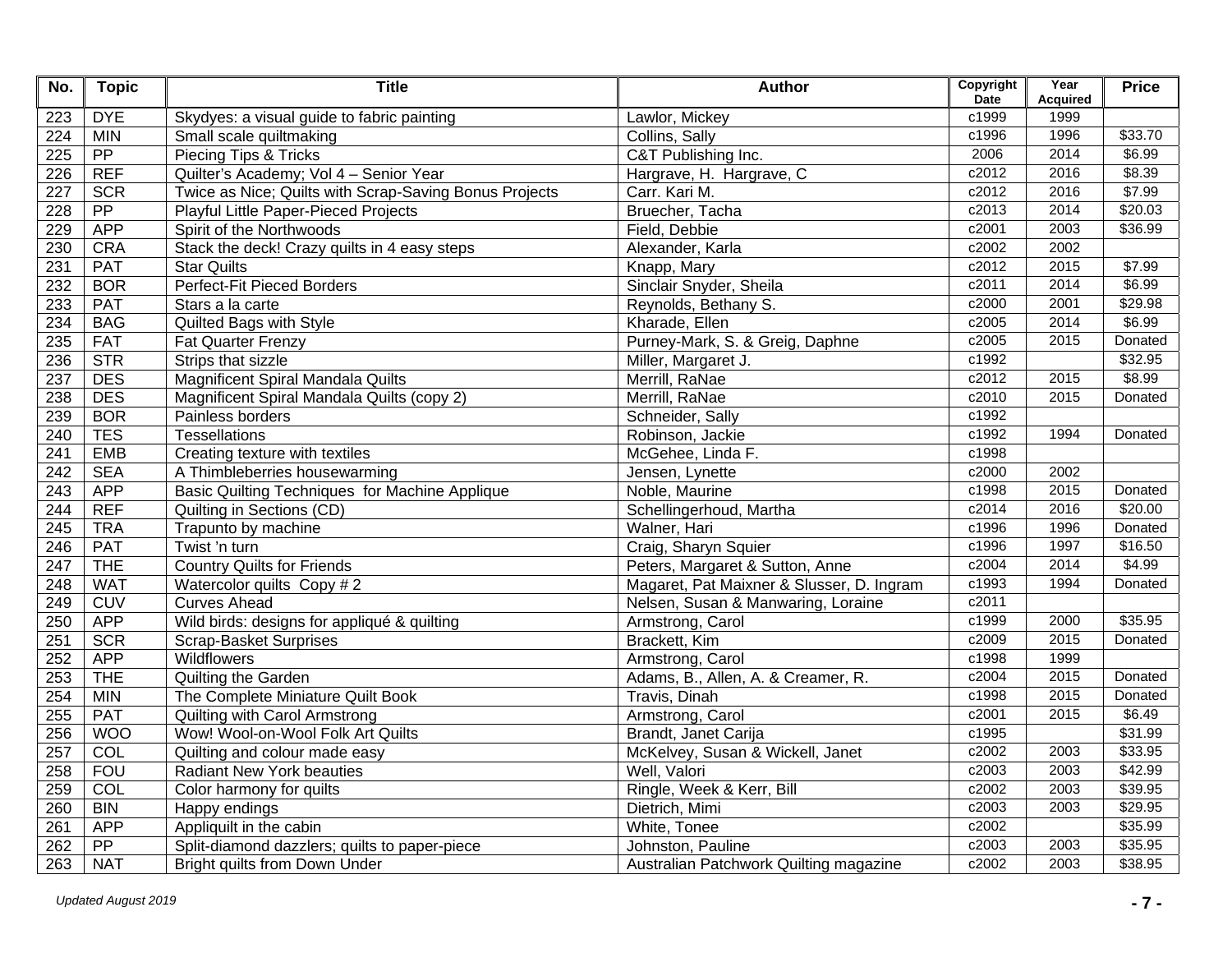| No. | <b>Topic</b>    | <b>Title</b>                                                                 | <b>Author</b>                     | Copyright<br><b>Date</b> | Year<br><b>Acquired</b> | <b>Price</b> |
|-----|-----------------|------------------------------------------------------------------------------|-----------------------------------|--------------------------|-------------------------|--------------|
| 264 | LAN             | Meadowbrook quilts                                                           | Van Bockel, Jean                  | c2003                    | 2004                    | \$38.95      |
| 265 | <b>GEO</b>      | Magical hexagons                                                             | Thompson, Martha                  | c2002                    | 2004                    | \$35.95      |
| 266 | <b>FOU</b>      | Perfect Blocks in Minutes                                                    | Soloman, Anita Grossman           | c2004                    | 2015                    | Donated      |
| 267 | <b>THE</b>      | Clever quilts                                                                | Dissmore, Susan Teegarden         | c2002                    | 2004                    | \$35.95      |
| 268 | <b>SCR</b>      | Successful scrap quilts                                                      | Turner, Judy & Rolfe, Margaret    | c2002                    | 2004                    | \$38.95      |
| 269 | <b>PAT</b>      | Big book of building block quilts                                            | Nephew, Sarah                     | c2001                    | 2004                    | \$27.00      |
| 270 | <b>MAC</b>      | Show me how to machine-quilt                                                 | Sandbach, Kathy                   | c2002                    | 2004                    | \$29.00      |
| 271 | <b>MAC</b>      | Doodle Quilting (copy 1)                                                     | Malkowski, Cheryl                 | c2012                    | 2015                    | \$18.77      |
| 272 | $\overline{PP}$ | Easy paper-pieced miniatures                                                 | Doak, Carol                       | c1998                    | 2004                    | \$35.99      |
| 273 | CUR             | Foolproof curves                                                             | Barber, Barbara                   | c2004                    | 2004                    | \$40.49      |
| 274 | <b>BAT</b>      | <b>Batik beauties</b>                                                        | Shifring, Lorie                   | c2001                    | 2004                    | \$43.95      |
| 275 | <b>NAT</b>      | A World of quilts                                                            | Williams, Beth Ann                | c2003                    | 2004                    | \$35.95      |
| 276 | <b>MIN</b>      | Best of miniature quilts, The. Vol.3                                         | Miniature Quilts Magazine         | c2004                    | 2004                    | Donated      |
| 277 | <b>ANI</b>      | Quilt a koala                                                                | Rolfe, Margaret                   | c2004                    | 2004                    | \$4.99       |
| 278 | <b>HAN</b>      | Quiltmaking by hand                                                          | Beyer, Jinny                      | c2004                    | 2004                    | \$41.95      |
| 279 | <b>MAC</b>      | Doodle Quilting (copy 2)                                                     | Malkowski, Cheryl                 | c2012                    | 2015                    | \$18.77      |
| 280 | HIS             | The Art of the quilt                                                         | Marler, Ruth                      | c2004                    | 2004                    | \$12.99      |
| 281 | <b>MOD</b>      | Contemporary quilts; design, surface & stitch                                | Meech, Sandra                     | c2003                    | 2004                    | Donated      |
| 282 | <b>DYE</b>      | Hand-Dyed Fabric made easy                                                   | Buffington, Adriene               | c1996                    |                         | \$18.95      |
| 283 | <b>EMB</b>      | <b>Fantasy fabrics</b>                                                       | McCaffery, Bonnie Lyn             | c1999                    | 2004                    | \$34.99      |
| 284 | LAN             | <b>Stitched Textiles: Landscapes</b>                                         | Matthews, Kathleen                | c2013                    | 2015                    | \$18.77      |
| 285 | PCH             | Amish patchwork; with plastic templates                                      | Waldrep, Mary Carolyn             | c1994                    |                         | Donated      |
| 286 | <b>PAT</b>      | The Sawtooth Star Block                                                      | Building Blocks Series 1 - Book 8 |                          | 2015                    | \$5.49       |
| 287 | <b>PAT</b>      | The Jacob's Ladder Block                                                     | Building Blocks Series 1 - Book 7 |                          | 2015                    | \$5.49       |
| 288 | <b>PAT</b>      | The Farmer's Daughter Block                                                  | Building Blocks Series 1 - Book 2 |                          | 2015                    | \$5.49       |
| 289 | <b>ART</b>      | Barn Quilts and the American Quilt Trail Movement                            | Parron, Suzi                      | c2012                    | 2015                    | \$23.51      |
| 290 | <b>DES</b>      | Quilt Tablet Covers: Easy Fat Quarter-friendly designs!                      | Leisure Arts                      | c2013                    | 2015                    | \$21.37      |
| 291 | <b>ART</b>      | Pictorial Art Quilt Guidebook: Secrets to Capturing Your<br>Photos in Fabric | C & T Publishing Inc.             | c2014                    | 2015                    | \$22.53      |
| 292 | ZZ              | ZZ                                                                           | $\overline{ZZ}$                   |                          |                         |              |
| 293 | $\overline{ZZ}$ | $\overline{ZZ}$                                                              | $\overline{ZZ}$                   |                          |                         |              |
| 294 | <b>DES</b>      | Drafting for the Creative Quilter                                            | Collins, Sandy                    | c2010                    | 2015                    | \$8.99       |
| 295 | <b>MAC</b>      | Machine Quilting Made Easy (copy 2)                                          | Noble, Maurine                    |                          | 2015                    | Donated      |
| 296 | HIS             | Celebrating Thirty Years, Simcoe County Quilters' Guild                      | Allen, Ruth                       | c2014                    | 2015                    | \$20.00      |
| 297 | ZZ              | $\overline{ZZ}$                                                              | $\overline{ZZ}$                   |                          |                         |              |
| 298 | <b>STR</b>      | All About Strips: Colourful Quilts from Strips of Many Sizes                 | Guzman, Susan                     | c2015                    | 2015                    | \$21.41      |
| 299 | QUI             | Quilting makes the quilt $-$ cop.2                                           | Cleland, Lee                      | c1994                    |                         |              |
| 300 | <b>PAT</b>      | How to Create an Heirloom Quilt                                              | Ineson, Pauline                   | c2010                    | 2015                    | Donated      |
| 301 | <b>THE</b>      | Nancy Cornwell's polar magic; new adventures with fleece                     | Cornwell, Nancy                   | c2001                    |                         |              |
| 302 | SAM             | Underground railroad sampler                                                 | Burns, Eleanor & Bouchard, Sue    | c2003                    | 2003                    | Donated      |
| 303 | PAT             | Hearts are Forever (Heart Designs)                                           | <b>Four Corners</b>               | c1992                    | 2015                    | Donated      |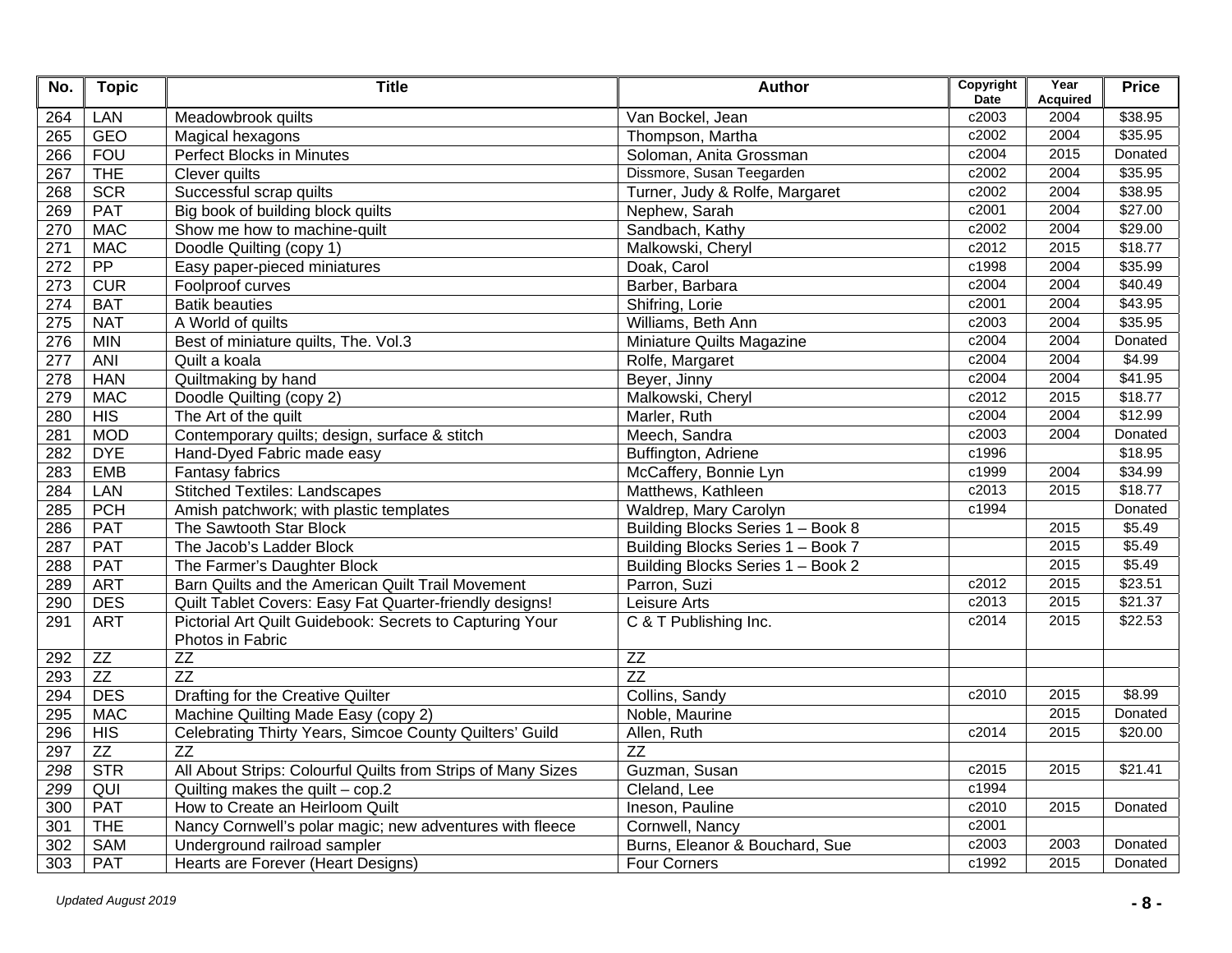| No.             | <b>Topic</b> | <b>Title</b>                                                | <b>Author</b>                            | Copyright<br><b>Date</b> | Year<br><b>Acquired</b> | <b>Price</b> |
|-----------------|--------------|-------------------------------------------------------------|------------------------------------------|--------------------------|-------------------------|--------------|
| 304             | QUI          | Worth doing twice: creating quilts from old tops            | Morris, Patricia J. & Mair, Jeannette T. | c1999                    | 2001                    |              |
| 305             | <b>LAB</b>   | One of a kind quilt labels                                  | Nerud, Thea                              | c2004                    | 2004                    | $$3399 -$    |
| 306             | STR          | Totally tubular quilts                                      | Hutchens, Rita                           | c2003                    | 2004                    | $$41.95-$    |
| 307             | <b>BAL</b>   | Best of Baltimore beauties, The - cop.1                     | Sienkiewicz, Elly                        | c2002                    |                         | \$42.95      |
| 308             | CHI          | <b>Traditional Quilts for Kids to Make</b>                  | Eikmeier, Barbara J.                     | c2001                    |                         |              |
| 309             | ZZ           | $\overline{ZZ}$                                             | ZZ                                       |                          |                         |              |
| 310             | PAT          | 1000 Great Quilt Blocks                                     | Gordon, Maggi McC.                       | c2003                    | 2015                    | Donated      |
| 311             | PP           | Paper Pieced Modern; Step by Step Visual Guide              | Garro, Amy                               | c2015                    | 2015                    | \$23.07      |
| 312             | COL          | Modern Rainbow: 14 Imaginative Quilts That Play With Colour | Bryan, Rebecca                           | c2015                    | 2015                    | \$21.62      |
| 313             | COL          | Colour from the heart                                       | Perry, Gai                               | c1999                    | 2004                    | \$33.99      |
| 314             | <b>EMB</b>   | Machine embroidery and more                                 | Dibbs, Kristen                           | c2001                    | 2004                    | \$37.80      |
| 315             | COL          | Color - the quilter's guide                                 | Barnes, Christine                        | c1997                    | 2004                    | \$46.99      |
| 316             | <b>MIN</b>   | Little Gems: 15 Paper-pieced Miniature Quilts               | Kauffman, Connie                         | c2015                    | 2015                    | \$22.28      |
| 317             | <b>PAT</b>   | Dresden plates of distinction                               | Stroud, Sharon                           | c2001                    | 2004                    | \$32.95      |
| 318             | <b>DYE</b>   | Off the shelf fabric painting                               | Beevers, Sue                             | c2004                    | 2004                    | \$39.00      |
| 319             | <b>REF</b>   | Ricky Tims' convergence quilts                              | Tims, Ricky                              | c2003                    | 2004                    | \$34.95      |
| 320             | <b>EMB</b>   | Creative machine embroidery                                 | Harker, Gail                             | c2000                    | 2005                    | \$35.95      |
| 321             | <b>DES</b>   | From the cover                                              | Austin, Mary Leman                       | c2004                    | 2005                    | \$39.95      |
| 322             | CUR          | Quilting curves                                             | Pignatelli, Vikki                        | c2001                    | 2005                    | \$39.95      |
| 323             | <b>FAT</b>   | <b>Fat Quarter Quilts</b>                                   | Hawley, M'Liss Rae                       | c1999                    | 2015                    | Donated      |
| 324             | <b>FOU</b>   | Cups and saucers                                            | Bakker, Maaike                           | c2000                    | 2005                    | Donated      |
| 325             | <b>STN</b>   | Stained glass quilts made easy                              | Helmkamp, Amy Whalen                     | c2000                    | 2005                    | Donated      |
| 326             | <b>APP</b>   | Wonder-under book of easy appliqué                          | Leisure Arts Inc.                        | c1997                    | 2005                    | \$21.95      |
| 327             | <b>REV</b>   | More reversible quilts                                      | Pederson, Sharon                         | c2004                    | 2005                    | \$36.99      |
| 328             | CUR          | Cutting curves from straight pieces                         | Bowles, Debbie                           | c2001                    | 2005                    | \$22.06      |
| 329             | CUR          | Circle play                                                 | Pakusich, Reynola                        | c2004                    | 2005                    | \$39.99      |
| 330             | <b>MAC</b>   | All about machine arts                                      | Sew News Creative Machine Embroidery     | c2004                    | 2005                    | \$42.95      |
| 331             | ZZ           | $\overline{ZZ}$                                             | ZZ                                       |                          |                         |              |
| 332             | <b>ANI</b>   | Sweet & simple country quilts                               | Dobson, Jenni & Evason, Anny             | c1996                    | 2005                    | \$38.95      |
| 333             | <b>NAT</b>   | Australia's quilts                                          | Manning, Jenny                           | c1999                    | 2005                    | \$55.00      |
| 334             | <b>SCR</b>   | More Adventures With Leaders and Enders                     | Hunter, Bonnie K.                        | c2014                    | 2016                    | \$33.59      |
| 335             | <b>APP</b>   | Affairs of the heart                                        | Rossman, Aie                             | c2004                    | 2005                    | \$36.95      |
| 336             | <b>EMB</b>   | Quilt and embellish in one step                             | Potter, Linda                            | c2004                    | 2005                    | \$39.99      |
| 337             | <b>BOR</b>   | Borders, bindings and edges                                 | Collins, Sally                           | c2004                    | 2005                    | \$37.95      |
| 338             | HIS          | 300 years of Canada's quilts                                | Conroy, Mary                             | c1976                    | 2005                    | Donated      |
| 339             | <b>PAT</b>   | <b>ABCD Quilting</b>                                        | Fauth, Kim Schrader                      |                          |                         |              |
| 340             | <b>FAT</b>   | Fat quarter frenzy                                          | Purney-Mark, Susan & Greig, Daphne       | c2005                    | 2005                    | Donated      |
| 341             | <b>APP</b>   | <b>Give and Take</b>                                        | Purney-Mark, Susan & Greig, Daphne       | C <sub>2013</sub>        | 2019                    | Donated      |
| 342             | <b>REF</b>   | <b>Essential quilter, The</b>                               | Chainey, Barbara                         | c2002                    | 2005                    | \$12.99      |
| $\frac{1}{343}$ | <b>DES</b>   | Quilt studio                                                | Burbidge, Pauline                        | c2000                    | 2005                    | \$12.99      |
| 344             | <b>STA</b>   | Magic quilts by the slice                                   | Reynolds, Bethany                        | c2003                    | 2005                    | \$25.95      |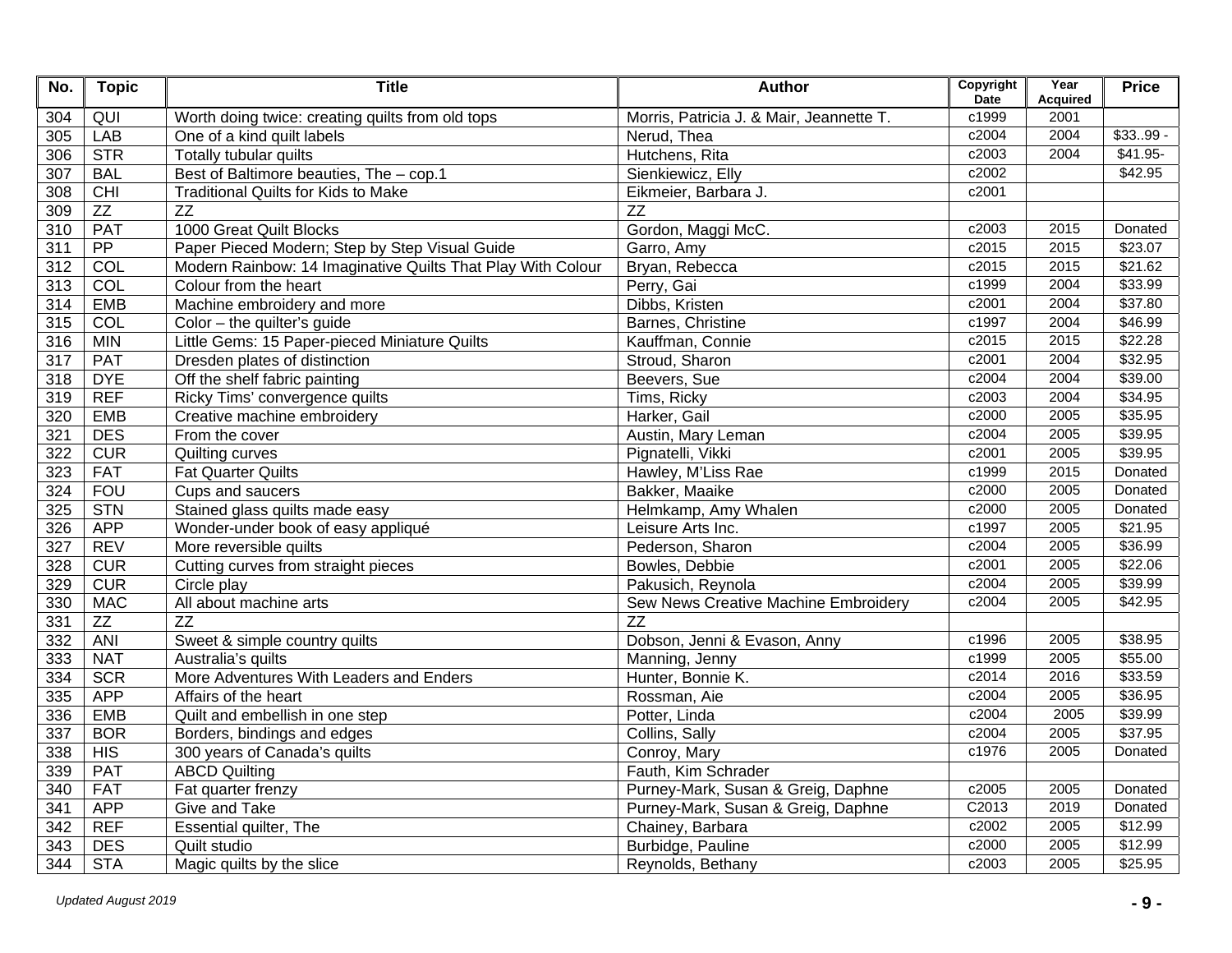| No.              | <b>Topic</b>    | <b>Title</b>                                    | Author                                     | Copyright<br>Date | Year<br><b>Acquired</b> | <b>Price</b> |
|------------------|-----------------|-------------------------------------------------|--------------------------------------------|-------------------|-------------------------|--------------|
| 345              | <b>DES</b>      | Pillow Pop                                      | Bostic, Heather                            | c2013             | 2016                    | Donated      |
| 346              | <b>NAT</b>      | Quilt of belonging - cop.1                      | Bryan, Esther et al.                       | c2005             | 2005                    | \$29.95      |
| 347              | <b>APP</b>      | Applique with Folded Cutwork                    | Shackelford, Anita                         | c1999             | 2016                    | Donated      |
| 348              | <b>LAB</b>      | Create your own quilt labels                    | Churbuck, Kim                              | c2002             | 2005                    | \$15.95      |
| 349              | <b>LOG</b>      | Creating Curves with Log Cabins                 | Michell. Marti                             | c1997             | 2016                    | Donated      |
| 350              | PP              | Rectangles: New Quick Piecing Tricks            | Bono, Pam                                  | c2005             | 2016                    | Donated      |
| 351              | <b>BAL</b>      | Best of Baltimore beauties, The - cop.2         | Sienkiewicz, Elly                          | c2002             | 2005                    | \$39.95      |
| 352              | <b>ANI</b>      | <b>Cat Quilts and Crafts</b>                    | Langeman, LaVera                           | c1992             | 2016                    | Donated      |
| 353              | <b>SEA</b>      | Laurel Burch Christmas, A                       | Burch, Laurel                              | c2004             | 2005                    | \$36.95      |
| 354              | <b>SEA</b>      | 12 Days of Christmas                            | Mumm, Debbie                               |                   | 2016                    | Donated      |
| 355              | <b>SEA</b>      | Holiday collage quilts                          | Goldstein, Joanne                          | c2001             | 2005                    | \$38.99      |
| 356              | <b>SEA</b>      | Christmas delights                              | Huff, Jaynette                             | c2003             | 2005                    | \$44.99      |
| 357              | <b>APP</b>      | A Perfect Union                                 | Christopherson,                            | C2003             | 2019                    | Donated      |
| 358              | <b>REF</b>      | The Quilter's companion                         | Guerrier, Catherine                        | c2003             | 2005                    | \$39.95      |
| 359              | <b>PAT</b>      | Oh sew cozy flannel quilts                      | Jensen, Lynette                            | c2004             | 2006                    | \$27.95      |
| 360              | <b>PAT</b>      | Fast, Fun and Easy Fabric Boxes                 | Johansen, Linda                            |                   |                         |              |
| 361              | <b>BAB</b>      | Appliqué for baby                               | Beesley, Terrese & Boerens, Trice          | c1999             | 2006                    | Donated      |
| 362              | COL             | Shadow quilts $-$ cop.2                         | Magaret, Patricia Maixner & Slusser, Donna | c2002             | 2006                    | \$24.95      |
| 363              | ZZ              | <b>ZZ</b>                                       | $\overline{ZZ}$                            | C2004             |                         | Donated      |
| 364              | ZZ              | ZZ                                              | $\overline{ZZ}$                            |                   |                         |              |
| 365              | CUR             | Piece-lique                                     | Schamber, Sharon                           | c2005             | 2006                    |              |
| 366              | <b>LOG</b>      | Log cabin quilts - unlimited                    | Cox, Patricia & Gordon, Maggi McCormick    | c2004             | 2006                    | \$24.95      |
| 367              | ZZ              | $\overline{ZZ}$                                 | $\overline{ZZ}$                            |                   |                         |              |
| 368              | <b>MOD</b>      | Contemporary quilting                           | Walter, Cindy & Graves, Stevii             | c2005             | 2006                    | \$36.99      |
| 369              | LAN             | <b>Saving Paradise</b>                          | Roy, Lorraine                              | c2002             | 2006                    | Donated      |
| 370              | ZZ              | ZZ                                              | $\overline{ZZ}$                            |                   |                         |              |
| 371              | PHO             | More photo fun                                  | Rymere, Cyndy & Koolish, Lynn              | c2003             | 2006                    | \$26.95      |
| 372              | LAN             | Along The Garden Path                           | Wells, Jean & Valori                       | c2011             |                         |              |
| 373              | <b>STR</b>      | Strips and curves; a new spin on strip piecing  | Smith, Louisa                              | c2001             | 2006                    | \$24.79      |
| 374              | ZZ              | $\overline{ZZ}$                                 | $\overline{ZZ}$                            |                   |                         |              |
| $\frac{1}{375}$  | <b>NAT</b>      | Historic Australian quilts                      | Gero, Annette                              | c2000             | 2006                    | \$45.00      |
| 376              | <b>DES</b>      | Thinking outside the block                      | Cummings, Sandi                            | c2004             | 2006                    | \$27.27      |
| 377              | ZZ              | $\overline{ZZ}$                                 | $\overline{ZZ}$                            |                   |                         |              |
| 378              | <b>KAL</b>      | One-block wonders. Cop. 1                       | Rosenthal, Maxine                          | c2005             | 2006                    | \$31.04      |
| $\overline{378}$ | KAL             | One-block wonders. Cop. 2                       | Rosenthal, Maxine                          | c2005             | 2006                    | \$30.77      |
| 379              | CUR             | Crazy curves                                    | Wilson, Elisa                              | c2003             | 2006                    | \$31.04      |
| 380              | <b>APP</b>      | Menuhene quilts - the Hawaiian way              | Root, Elizabeth                            | c2001             | 2006                    | \$35.79      |
| 381              | $\overline{PP}$ | Paper piece a flower garden                     | Davis, Jodie                               | c2001             | 2006                    | Donated      |
| 382              | <b>DES</b>      | Free expression                                 | Eklow, Robbie Joy                          | -------           | 2006                    | \$28.61      |
| 383              | PHO             | Making Memories with Fabric, Photos & Keepsakes | Sindelar, Margaret                         | c1998             | 2015                    | Donated      |
| 384              | <b>REF</b>      | The Quilter's ultimate visual guide             | Pahl, Ellen, ed.                           | c1997             | 2006                    | \$34.02      |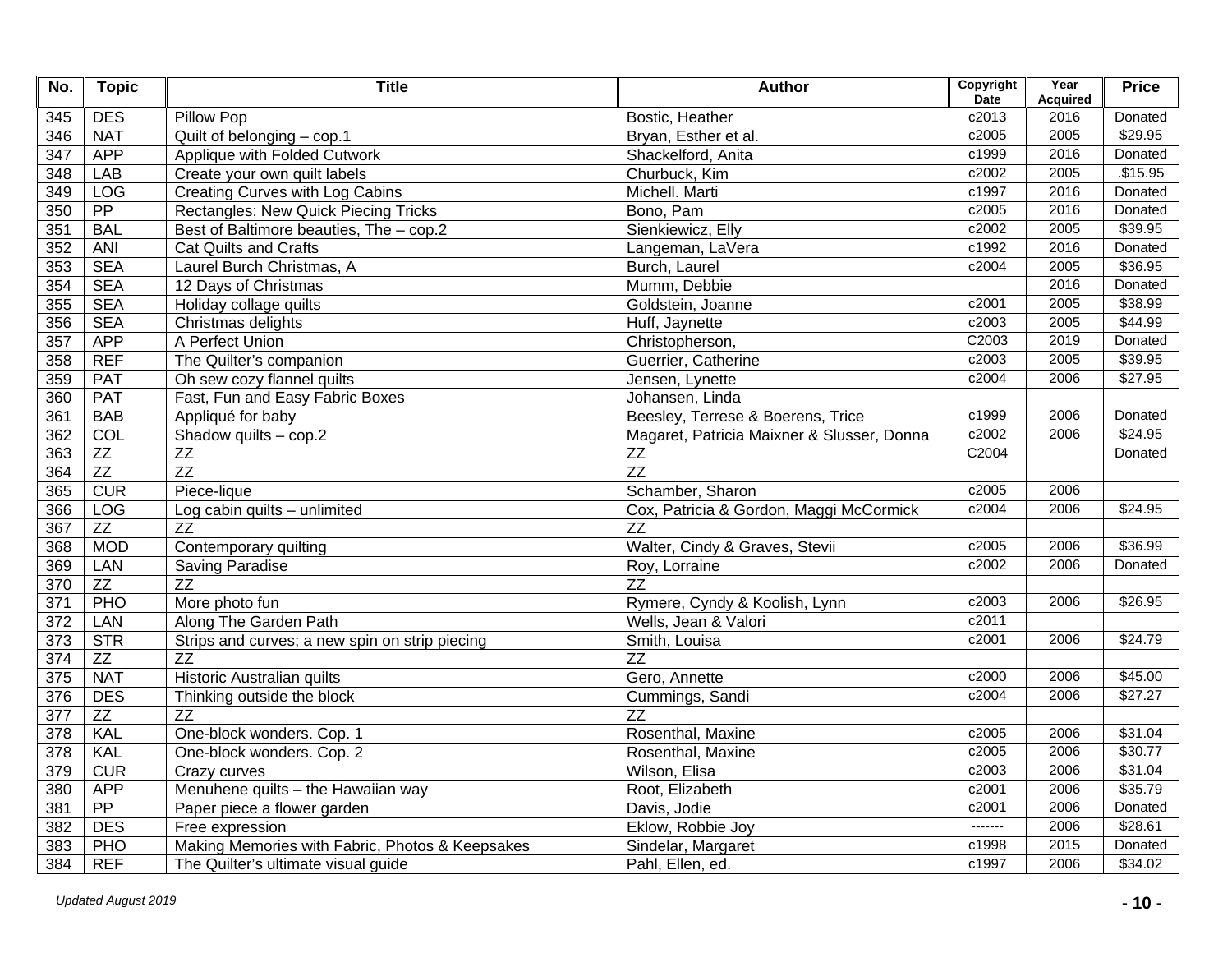| No. | <b>Topic</b>    | <b>Title</b>                                               | <b>Author</b>                               | Copyright<br><b>Date</b> | Year<br><b>Acquired</b> | <b>Price</b> |
|-----|-----------------|------------------------------------------------------------|---------------------------------------------|--------------------------|-------------------------|--------------|
| 385 | <b>FOU</b>      | It's raining cats & dogs                                   | Kime, Janet                                 | c1998                    | 2006                    | Donated      |
| 386 | ZZ              | $\overline{ZZ}$                                            | $\overline{ZZ}$                             |                          |                         |              |
| 387 | ZZ              | $\overline{ZZ}$                                            | $\overline{ZZ}$                             |                          |                         |              |
| 388 | LOG             | Log cabin rediscovered by machine                          | Bayfield, Brenda                            | c2001                    | 2006                    | \$25.67      |
| 389 | <b>DES</b>      | Casting shadows                                            | Wise, Colleen                               | c2005                    | 2006                    | \$21.69      |
| 390 | ZZ              | $\overline{ZZ}$                                            | $\overline{ZZ}$                             |                          |                         |              |
| 391 | <b>ART</b>      | Quilting with manhole covers                               | MacGregor, Shirley                          | c1999                    | 2007                    | \$26.95      |
| 392 | CHI             | Covered with love                                          | Goldsmith, Becky & Jenkins, Linda           | c2006                    | 2007                    | \$26.76      |
| 393 | ZZ              | ZZ                                                         | $\overline{ZZ}$                             |                          |                         |              |
| 394 | <b>PAT</b>      | Pine tree quilts; perfect patchwork piecing                | Arnold, Lois Embree                         | c2000                    | 2007                    | \$10.59      |
| 395 | LAN             | Landscape quilts                                           | Zieman, Nancy & Sewell, Natalie             | c2001                    | 2007                    | \$23.36      |
| 396 | <b>SCR</b>      | Save the scraps; great quilts from small bits              | Bong, Gayle                                 | c2005                    | 2007                    | \$23.36      |
| 397 | <b>THR</b>      | On the Surface; thread embellishments                      | Hill, Wendy                                 | c1997                    | 2015                    | Donated      |
| 398 | <b>REF</b>      | Quilting for the first time                                | Kooler. Donna                               | c2003                    | 2015                    | Donated      |
| 399 | <b>APP</b>      | Raise the roof; appliquéd houses and buildings             | White, Tonee                                | c2005                    | 2007                    | \$14.99      |
| 400 | PAT             | Seeing stars; 16 quilted projects                          | Robson, Shelley Lynne                       | c2005                    | 2007                    | Donated      |
| 401 | <b>PAT</b>      | Mariner's compass quilts; setting a new course             | Mathieson, Judy                             | c2005                    | 2007                    | \$26.95      |
| 402 | <b>APP</b>      | Color-blend appliqué                                       | Townswick, Jane                             | c2003                    | 2007                    | Donated      |
| 403 | <b>REF</b>      | That dorky homemade look                                   | Boyer, Lisa                                 | c2002                    | 2007                    | Donated      |
| 404 | <b>BAG</b>      | 21 terrific patchwork bags                                 | Briscoe, Susan                              | c2003                    | 2007                    | \$24.99      |
| 405 | <b>MAC</b>      | Beading by machine                                         | Perez-Collins, Yvonne                       | c1997                    | 2007                    | Donated      |
| 406 | <b>APP</b>      | Basic quiltmaking techniques for hand appliqué             | Dietrich, Mimi                              | c1998                    | 2007                    | Donated      |
| 407 | ZZ              | ZZ                                                         | $\overline{ZZ}$                             |                          |                         |              |
| 408 | HIS             | Canadian feed bags - recycled then & now                   | Stahlschmidt, Nina                          | c2006                    | 2007                    | Donated      |
| 409 | $\overline{PP}$ | 300 paper-pieced quilt blocks                              | Doak, Carol                                 | c2004                    | 2007                    | 329.95       |
| 410 | COL             | Visual coloring; a foolproof approach to color-rich quilts | Wolfrom, Joan                               | c2007                    | 2007                    | \$27.95      |
| 411 | <b>PAT</b>      | Sizzling quilts from a simple block                        | Hallock, Anita                              | c1999                    | 2007                    | Donated      |
| 412 | <b>SCR</b>      | Big book of scrap quilts                                   | Owens, L. Amanda and Wilens, Patricia       | c2005                    | 2008                    | \$26.99      |
| 413 | CHI             | T.L.C., tender loving covers                               | Phillips, Toni and Simonich, Juanita        | c1993                    | 2008                    | \$20.99      |
| 414 | <b>PAT</b>      | 24 quilted gems; sparkling traditional & original projects | Perry, Gai                                  | c2003                    | 2008                    | \$8.99       |
| 415 | LOG             | Creative log cabin quilting                                | Stauffer, Jeanne and Hatch, Sandra L., eds. | c2004                    | 2008                    | \$8.99       |
| 416 | <b>MED</b>      | Classic English medallion style quilts                     | Haig, Bettina                               | c2003                    | 2008                    | \$5.99       |
| 417 | <b>SCR</b>      | Scraps organized to perfection                             | Jones, DeLoa                                | c2003                    | 2008                    | Donated      |
| 418 | LAN             | Watercolor landscape quilts                                | Geier, Cathy                                | c2006                    | 2008                    | \$19.79      |
| 419 | <b>CUR</b>      | Peeled-back patchwork; curves without piecing              | Ornelas, Annette                            | c2004                    | 2008                    | \$21.08      |
| 420 | <b>THE</b>      | <b>Block Magic</b>                                         | Johnson-Srebro                              | c2001                    | 2015                    | Donated      |
| 421 | <b>THE</b>      | Fast, fun & easy fabric boxes                              | Johansen, Linda                             | c2004                    | 2008                    | \$14.57      |
| 422 | <b>REF</b>      | Its Okay if you sit on my quilt book                       | Hopkins, Mary Ellen                         | C2006                    | 2008                    | Donated      |
| 423 | <b>PAT</b>      | Cozy cabin quilts from Thimbleberries                      | Jensen, Lynette                             | c2005                    | 2008                    | \$8.99       |
| 424 | <b>THE</b>      | Fast fun & easy fabric vases                               | Johansen, Linda                             | c2005                    | 2008                    | \$13.84      |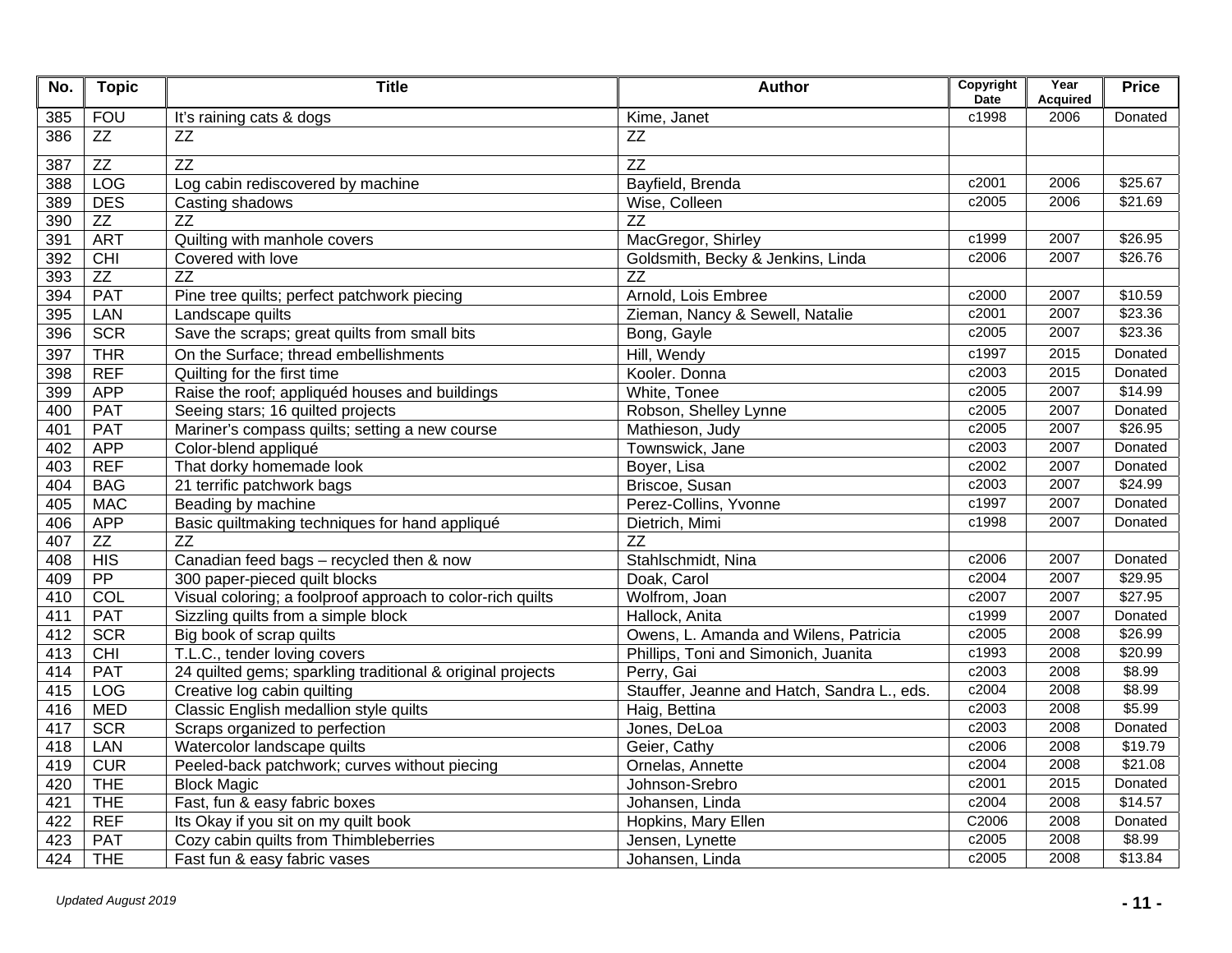| No. | <b>Topic</b>    | <b>Title</b>                                                               | Author                                    | Copyright<br><b>Date</b> | Year<br><b>Acquired</b> | <b>Price</b> |
|-----|-----------------|----------------------------------------------------------------------------|-------------------------------------------|--------------------------|-------------------------|--------------|
| 425 | <b>PAT</b>      | 365 fun-to-stitch quilt blocks                                             | Stauffer, Jeanne & Hatch, Sandra L., eds. | c2002                    | 2008                    | Donated      |
| 426 | <b>CEL</b>      | Celtic quilts; a new look for ancient designs                              | Williams, Beth Ann                        | c2000                    | 2008                    | \$24.95      |
| 427 | <b>PCH</b>      | Thimbleberries collection of classic quilts                                | Jensen, Lynette                           | c2003                    | 2008                    | \$8.00       |
| 428 | <b>PAT</b>      | Amazingly simple star quilts                                               | Stauffer, Jeanne & Hatch, Sandra L., eds. | c2006                    | 2008                    | \$7.99       |
| 429 | ZZ              | ZZ                                                                         | ZZ                                        |                          |                         |              |
| 430 | $\overline{ZZ}$ | $\overline{ZZ}$                                                            | $\overline{ZZ}$                           |                          |                         |              |
| 431 | COL             | Neutral essentials with Alex Anderson                                      | Anderson, Alex                            | c2007                    | 2008                    | \$17.95.     |
| 432 | <b>PRE</b>      | Two From One Jelly Roll Quilts                                             | Lintott, Pam & Nicky                      | C2010                    | 2015                    | Donated      |
| 433 | <b>SCR</b>      | A Treasury of scrap quilts                                                 | Martin, Nancy J.                          | c2005                    | 2008                    | \$6.99       |
| 434 | ZZ              | $\overline{ZZ}$                                                            | $\overline{ZZ}$                           |                          |                         |              |
| 435 | CUR             | Blendable curves; stack, slice & sew unique quilts                         | Barkle, Peggy J.                          | c2007                    | 2008                    | \$24.28      |
| 436 | <b>MAC</b>      | Guide to machine quilting                                                  | Gaudynski, Diane                          | c2002                    | 2008                    | \$26.36      |
| 437 | <b>THE</b>      | Quilts for ice cream lovers                                                | Worley, Janet Jones                       | c2007                    | 2008                    | \$19.76      |
| 438 | <b>PCH</b>      | A Garden party of quilts                                                   | Wolfrom, Joen                             | c2005                    | 2009                    | \$7.99       |
| 439 | <b>PAT</b>      | Sudoku quilts                                                              | Hershey, Cyndi                            | c2007                    | 2009                    | \$12.88      |
| 440 | <b>BAR</b>      | <b>Bargello quilts</b>                                                     | Edie, Marge                               | c1994                    | 2009                    | \$17.12      |
| 441 | <b>STN</b>      | Machine-stitched Cathedral Windows                                         | Swanland, Shelley                         | c1999                    | 2009                    | \$39.33      |
| 442 | <b>MAC</b>      | Follow-the-line Quilting                                                   | Covey, Mary                               |                          | 2015                    | Donated      |
| 443 | ZZ              | $\overline{ZZ}$                                                            | $\overline{ZZ}$                           |                          |                         |              |
| 444 | <b>FRA</b>      | Ragged-edge flowers; fast-folded ways to make textured quilts              | Farson, Laura                             | c2002                    | 2009                    | \$3.99       |
| 445 | PCH             | Variations on a theme; quilts with easy options                            | Martin, Terry                             | c2006                    | 2009                    | \$7.99       |
| 446 | <b>DES</b>      | Quilt designs from decorative floor tiles                                  | Porter, Christine                         | c2003                    | 2009                    | \$9.99       |
| 447 | <b>MOD</b>      | The Modern quilts sourcebook                                               | Ringle, Weeks and Kerr, Bill              | c2005                    | 2009                    | \$5.99       |
| 448 | <b>LOG</b>      | Log cabin borders and corners                                              | Causee, Linda                             | c2003                    | 2009                    | \$4.99       |
| 449 | <b>NAT</b>      | <b>Great American Quilts by Leisure Arts</b>                               | Patricia Wilens, ed.                      | c2000                    | 2015                    | Donated      |
| 450 | $Z\bar{Z}$      | <b>ZZ</b>                                                                  | ZZ                                        |                          |                         |              |
| 451 | ZZ              | $\overline{ZZ}$                                                            | $\overline{ZZ}$                           |                          |                         |              |
| 452 | ZZ              | ZZ                                                                         | $\overline{ZZ}$                           |                          |                         |              |
| 453 | $\overline{ZZ}$ | $\overline{ZZ}$                                                            | $\overline{ZZ}$                           |                          |                         |              |
| 454 | ZZ              | ZZ                                                                         | ZZ                                        |                          |                         |              |
| 455 | ZZ              | ZZ                                                                         | $\overline{ZZ}$                           |                          |                         |              |
| 456 | ZZ              | $\overline{ZZ}$                                                            | $\overline{ZZ}$                           |                          |                         |              |
| 457 | $\overline{ZZ}$ | $\overline{ZZ}$                                                            | $\overline{ZZ}$                           |                          |                         |              |
| 458 | ZZ              | ZZ                                                                         | ZZ                                        |                          |                         |              |
| 459 | ZZ              | <b>ZZ</b>                                                                  | ZZ                                        |                          |                         |              |
| 460 | $\overline{ZZ}$ | $\overline{ZZ}$                                                            | $\overline{ZZ}$                           |                          |                         |              |
| 461 | $\overline{ZZ}$ | $\overline{ZZ}$                                                            | $\overline{ZZ}$                           |                          |                         |              |
| 462 | <b>THE</b>      | Two-block theme quilts                                                     | Olson, Claudia                            | c2006                    | 2009                    | Donated      |
| 463 | <b>DES</b>      | Fine line; techniques and inspirations for creating the quilting<br>design | Tewell, Heather Waldron                   | c2002                    | 2009                    | Donated      |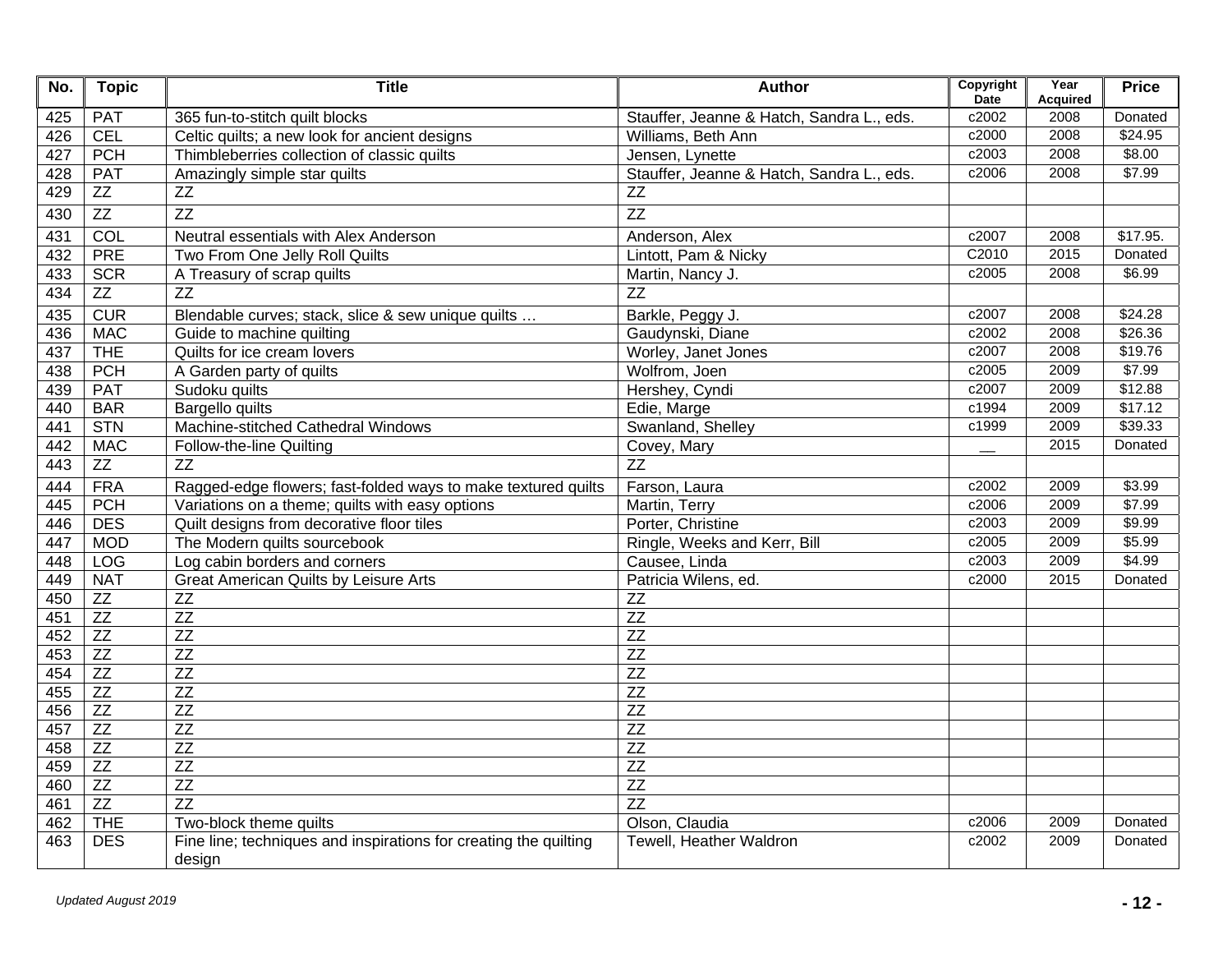| No. | <b>Topic</b> | <b>Title</b>                                                         | <b>Author</b>                        | Copyright<br><b>Date</b> | Year<br><b>Acquired</b> | <b>Price</b> |
|-----|--------------|----------------------------------------------------------------------|--------------------------------------|--------------------------|-------------------------|--------------|
| 464 | <b>SAM</b>   | Sylvia's bridal sampler from Elm Creek quilts                        | Chiaverini, Jennifer                 | c2009                    | 2009                    | \$25.62      |
| 465 | CUR          | A New twist on strips'n curves                                       | Smith, Louisa L.                     | c2007                    | 2009                    | \$17.78      |
| 466 | LAN          | Luminous landscapes; quilted visions in paint & thread               | Loughman, Gloria                     | c2007                    | 2009                    | \$19.10      |
| 467 | <b>FOU</b>   | Quilt block bonanza                                                  | Mahoney, Nancy                       | c2005                    | 2009                    | \$4.99       |
| 468 | ZZ           | ZZ                                                                   | $\overline{ZZ}$                      |                          |                         |              |
| 469 | <b>ANI</b>   | Cats in quilts; 14 purrfect projects                                 | Armstrong, Carol                     | c2002                    | 2009                    | \$18.20      |
| 470 | <b>APP</b>   | Machine appliqué for the terrified quilter                           | Pederson, Sharon                     | c2008                    | 2009                    | \$23.28      |
| 471 | <b>STN</b>   | Simple stained glass quilts                                          | Greig, Daphne and Mark, Susan Purney | c2008                    | 2009                    | \$17.33      |
| 472 | <b>APP</b>   | 101 appliqué blocks                                                  | Daniel, Nancy Brenan                 | c2002                    | 2009                    | \$10.00      |
| 473 | ZZ           | $\overline{ZZ}$                                                      | $\overline{ZZ}$                      |                          |                         |              |
| 474 | PAT          | A Shortcut to Drunkard's path; easy appliqué curves                  | Frischkorn, Ann and Sandrin, Amy     | c2005                    | 2010                    | \$6.00       |
| 475 | ZZ           | $\overline{ZZ}$                                                      | $\overline{ZZ}$                      |                          |                         |              |
| 476 | <b>APP</b>   | Machine appliqué; a sampler of techniques                            | Nickels, Sue                         | c2001                    | 2010                    | \$10.00      |
| 477 | <b>REF</b>   | Fast-folded flowers; timesaving techniques for a quilted             | Farson, Laura                        | c2001                    | 2010                    | \$10.00      |
|     |              | bouquet                                                              |                                      |                          |                         |              |
| 478 | <b>ANI</b>   | Patchwork animal quilts; 8 cuddly comforters                         | Shurtleff, Marcia Dalbey             | c1993                    | 2010                    | Donated      |
| 479 | <b>LAN</b>   | Points of view; landscape quilts to stitch and embellish             | Hearder, Valerie                     | c2007                    | 2010                    | \$32.07      |
| 480 | <b>CUR</b>   | Curve patch quilts made easy; 15 designs featuring new<br>techniques | Boerens, Trice                       | c2005                    | 2010                    | \$8.99       |
| 481 | <b>PAT</b>   | Crowning glories; discover the Arrow Crown block                     | Nevaril, Lerlene                     | c2005                    | 2010                    | \$7.00       |
| 482 | LAN          | Mosaic picture quilts                                                | Durbin, Pat                          | c2007                    | 2010                    | \$21.82      |
| 483 | <b>BAB</b>   | Quilts for baby, easy as ABC                                         | Reikes, Ursula                       | c1993                    | 2010                    | \$13.56      |
| 484 | <b>APP</b>   | My whimsical quilt garden (replacement copy)                         | Goldsmith, Becky and Jenkins, Linda  | c2010                    | 2014                    | \$24.95      |
| 485 | <b>BAB</b>   | Even More Quilts For Baby                                            | Reikes, Ursula                       | c2000                    | 2010                    | \$17.12      |
| 486 | <b>NAT</b>   | Sensational Sachiko                                                  | Pederson, Sharon                     | c2005                    | 2010                    | \$24.38      |
| 487 | <b>THE</b>   | Simple Seasons                                                       | Dielh, Kim                           | c2007                    | 2010                    | \$26.36      |
| 487 | <b>THE</b>   | Simple Seasons COPY 2                                                | Dielh, Kim                           | c2007                    | 2010                    |              |
| 488 | <b>BOR</b>   | <b>Borders: The Basics and Beyond</b>                                | Reber, Jill                          | c2009                    | 2010                    | \$18.44      |
| 489 | PCH          | The Quilter's Album of Patchwork Patterns                            | Beyer, Jinny                         | c2009                    | 2010                    | \$36.26      |
| 490 | ZZ           | $\overline{ZZ}$                                                      | $\overline{ZZ}$                      |                          |                         |              |
| 491 | <b>REF</b>   | First Aid for Family Quilts                                          | Pueres, Nancy                        | c1986                    |                         |              |
| 492 | <b>REF</b>   | <b>Rotary Cutting Revolution</b>                                     | Soloman, Anita Grossman              | c2010                    | 2010                    | \$21.74      |
| 493 | PP           | A Passion For Piecing                                                | Myers, Claudia Clark                 | c2009                    | 2010                    | \$23.06      |
| 494 | <b>DES</b>   | Design Explorations for the Creative Quilter                         | Masopust, Katie                      | c2008                    | 2010                    | Donated      |
| 495 | <b>PAT</b>   | Kaffe Fassett's Kaleidoscope Of Quilts                               | Fassett, Kaffe                       | c2006                    | 2010                    | Donated      |
| 496 | COL          | Colour and Composition for the Creative Quilter                      | Barker, Brett Masopust, Katie        | c2005                    | 2010                    | Donated      |
| 497 | <b>MOD</b>   | Cozy Modern Quilts                                                   | Schaefer, Kim                        | c2009                    | 2010                    | \$18.20      |
| 498 | <b>STR</b>   | <b>All-Star Quilts</b>                                               | Young, Blanche Frost, Helen          | c2010                    | 2010                    | \$17.78      |
| 499 | <b>DES</b>   | <b>Quilted Symphony</b>                                              | Loughman, Gloria                     | c2010                    |                         |              |
| 500 | ZZ           | ZZ                                                                   | ZZ                                   |                          | 2010                    |              |